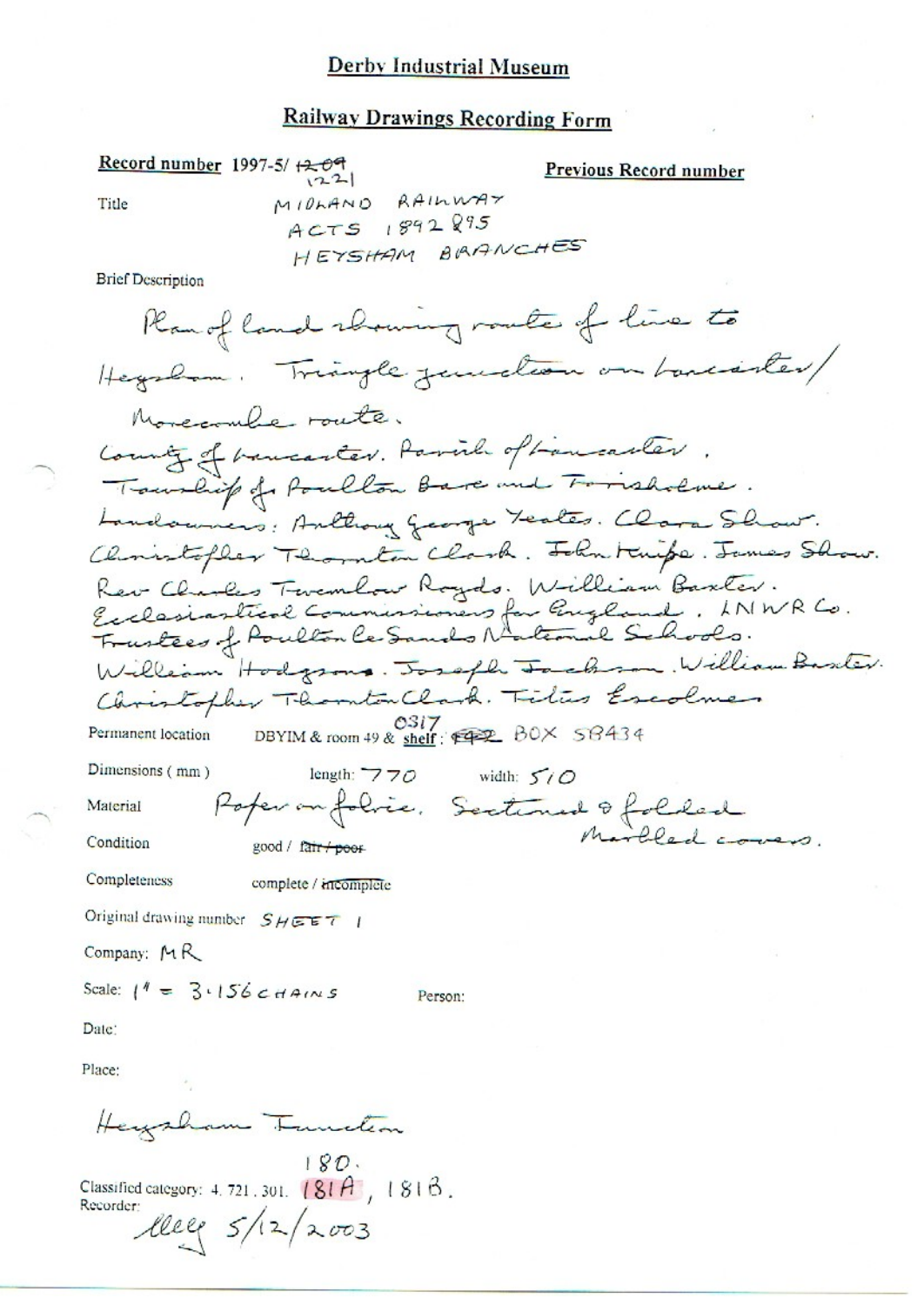### **Railway Drawings Recording Form**

Record number 1997-5/ $\pm 2\frac{1}{2}$  122<sup>2</sup>

**Previous Record number** 

Title

 $M, R$ . HEYSHAM BRANCHES CONTRACT PLAN

**Brief Description** 

How of proposed roate from 2MP to 3MP<br>abouting land required, roads, huildings, Landowners: Revol Charles Twenlow Royds. Mary Hadwen's Trustee. Richard Smelley. Transfers of Daniel Rennins Settlement.

|                                                                                               | 0317                                |                                                |  |
|-----------------------------------------------------------------------------------------------|-------------------------------------|------------------------------------------------|--|
| Permanent location                                                                            |                                     | DBYIM & room 49 & shelf : <b>宋李旻</b> BOX SB434 |  |
| Dimensions (mm)                                                                               |                                     | length: $-765$ width: $505$                    |  |
| Material                                                                                      | Paper on fabric, Sectioned & folded |                                                |  |
| Condition                                                                                     | good / fair / poor                  |                                                |  |
| Completeness                                                                                  | complete / incomplete               |                                                |  |
| Original drawing number $\mathcal{S}$ HEET Nº 3                                               |                                     |                                                |  |
| Company: MR                                                                                   |                                     |                                                |  |
| Scale: $1^H = 3.156$ c+rains                                                                  |                                     | Person:                                        |  |
| Date: $2.1892 - 586$                                                                          |                                     |                                                |  |
| Place:                                                                                        |                                     |                                                |  |
| Heysham                                                                                       |                                     | $2M - 3M$                                      |  |
| Classified category: $4.721.301, \frac{1}{2}$ $\frac{81}{7}$<br>Recorder: $\mu\mu$ 12/12/2003 |                                     |                                                |  |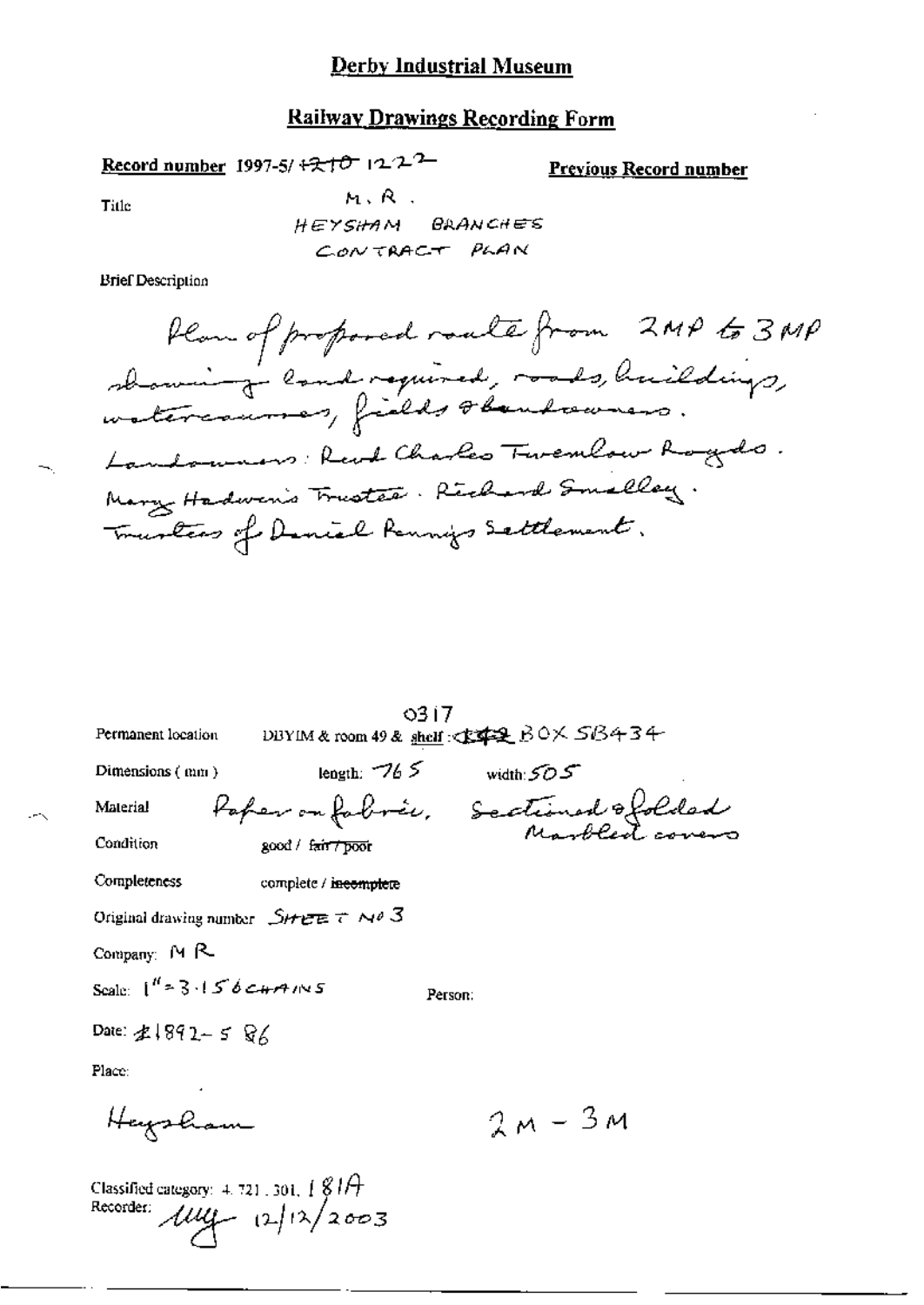Record number 1997-5/ +2+++ 1223

Previous Record number

Title

Sections of jetty abreadmenters orbowing tute levels.

| Permanent location                                                                  |                                          | 0317 -<br>DBYIM & room 49 & shelf: $\overbrace{\text{mod 2}}$ $\beta$ OX SB 434 |                      |
|-------------------------------------------------------------------------------------|------------------------------------------|---------------------------------------------------------------------------------|----------------------|
| Dimensions (mm)                                                                     | length: $765$                            | width: $5/0$                                                                    |                      |
| Material                                                                            |                                          | Poper on folice. Sectioned of folded<br>good/tairtoot from Marchel covers.      |                      |
| Condition                                                                           | good / fa <del>ir / poor</del>           |                                                                                 |                      |
| Completeness                                                                        | complete / incomplete <sup>--</sup>      |                                                                                 |                      |
| Original drawing number $9H^{\text{EETL}}$                                          |                                          |                                                                                 |                      |
| Company;<br>Scale: $I'' = 400$ HORIZ<br>$I'' = 60$ VERT<br>Date: $N_{\rm env}$ 1895 |                                          | Person: Jas Alemathy 8 Song                                                     | Concelling Engineers |
| Place:<br>Heysham Herbour                                                           |                                          |                                                                                 | JAMERMAL<br>Engineer |
| Classified category: $4.721.301.$ $181A$<br>Recorder:                               | $\mu_{2}$ $\frac{1}{2}$ $\frac{1}{2003}$ |                                                                                 |                      |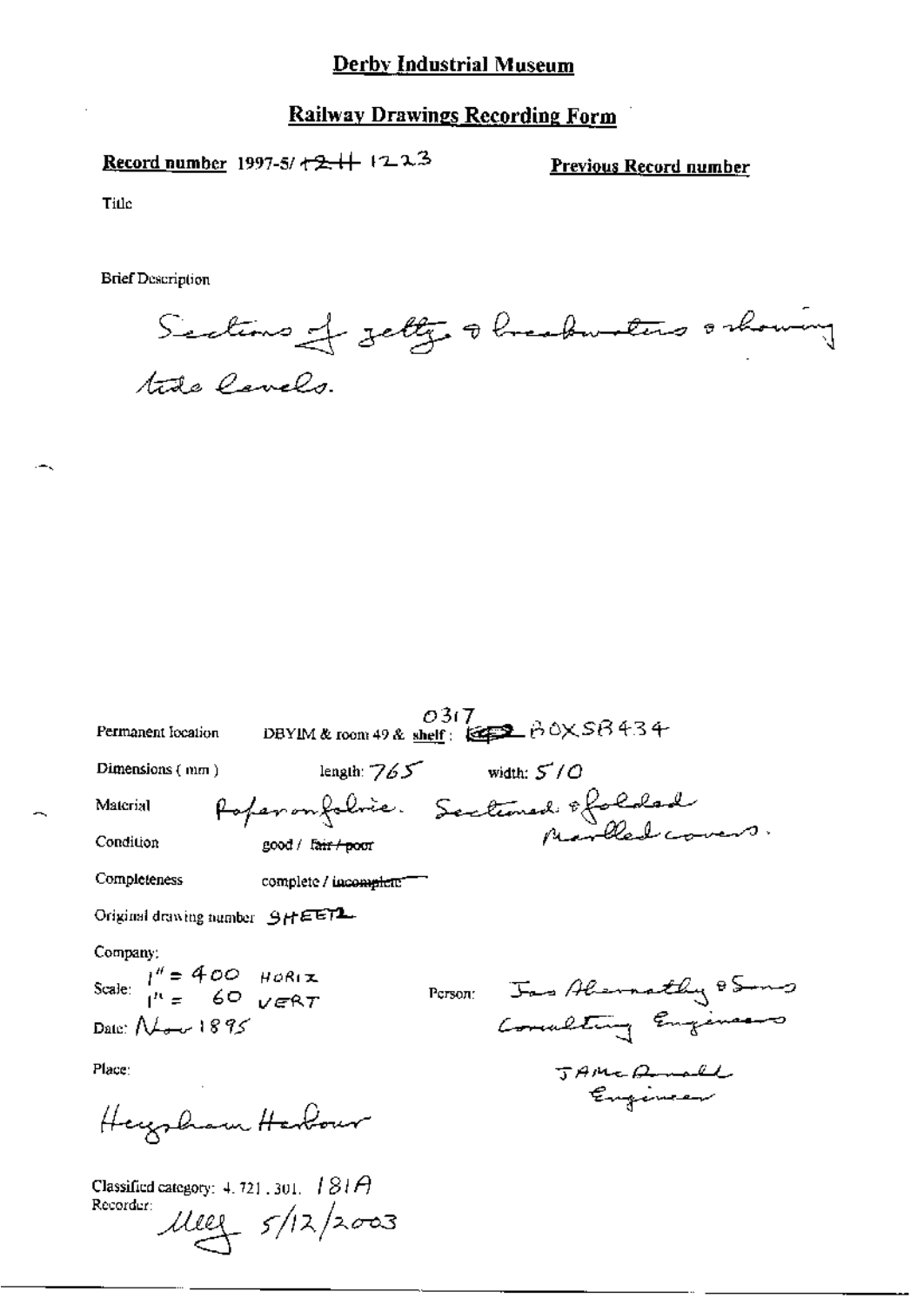# **Railway Drawings Recording Form**

Record number 1997-5/ $\frac{1}{2}$ 

Previous Record number

Title

| 0317.<br>DBYIM & room 49 & shelf: 492 BOX SB434                                                  |
|--------------------------------------------------------------------------------------------------|
| Permanent location                                                                               |
| width: $505$<br>length: $\overline{765}$<br>Dimensions (nun)                                     |
| Paper on fobric. Sectioned effolded<br>Material                                                  |
| Condition<br>good / fair / poor                                                                  |
| Completeness<br>complete / incomplete-                                                           |
| Original drawing number $SHE \equiv T \mid$ .                                                    |
| Company:                                                                                         |
| Person: Ins Abernathy & Sons<br>Scale: <i> ''ユ</i> +ののデ年ます                                       |
| Consulting Engineers.<br>Date: $N_{\text{max}}$ 1995                                             |
| JAME Ronald<br>Placc:                                                                            |
| Heysham Harbour                                                                                  |
| Classified category: $4.721 \cdot 301$ . $\int g / \hat{H}$<br>Recorder:<br>$\mu$ ug $5/11/2003$ |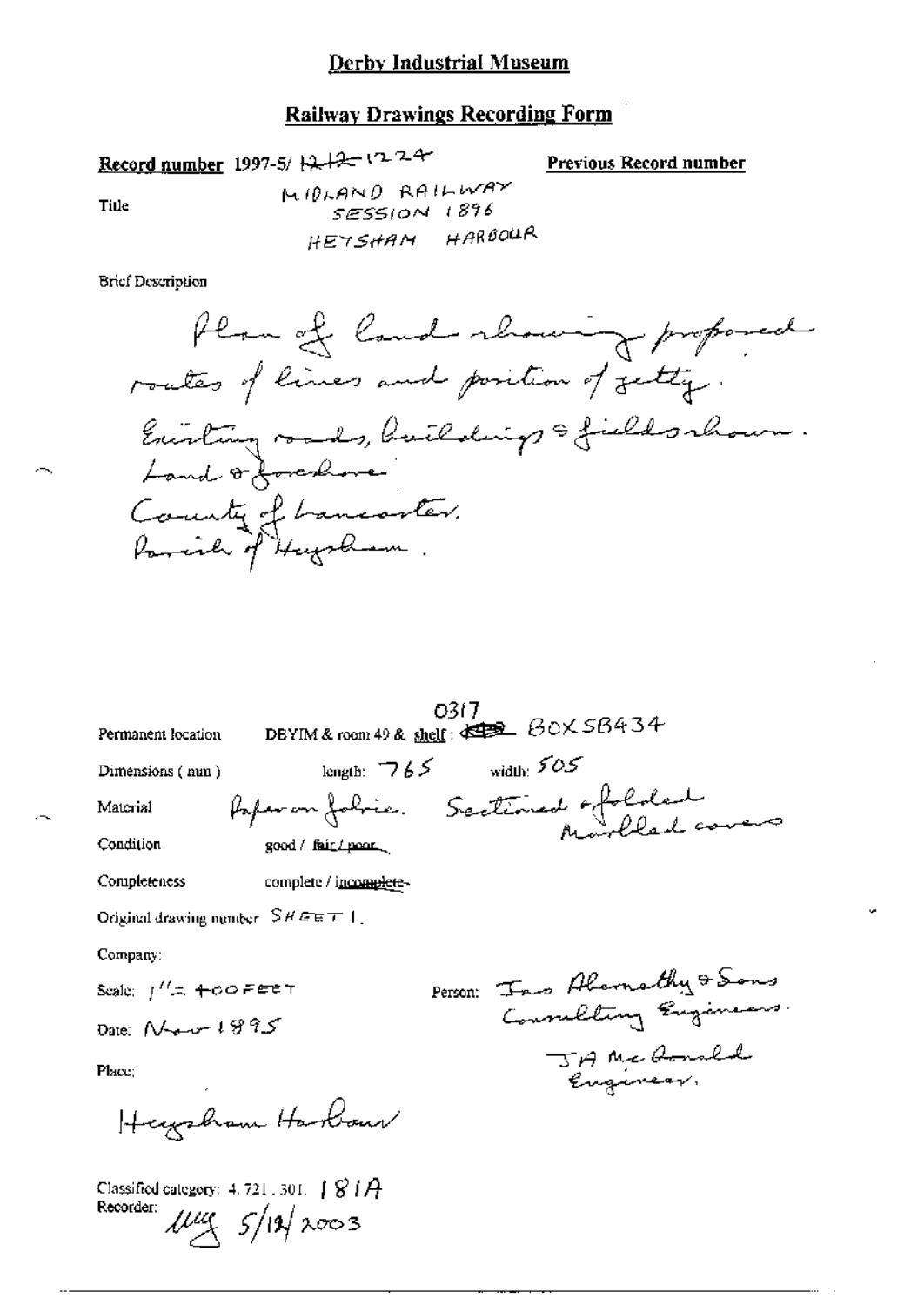# **Railway Drawings Recording Form**

Record number 1997-5/ 713 1225

Previous Record number

Title

Plan of proformed route to Heysham to proposed pier at Fair Naze.

| Permanent location                      | 0317<br>DBYIM & room 49 & shelf: 442 BOX SB 434                                   |  |
|-----------------------------------------|-----------------------------------------------------------------------------------|--|
| Dimensions (mm)                         | width: 430 (Boschontold width)<br>length: $1180$                                  |  |
| Material                                | Raper on cloth. Sectioned efolded, with offsets.<br>good/sixpoor - Marbled comer. |  |
| Condition                               |                                                                                   |  |
| Completeness                            | complete / incomplete                                                             |  |
| Original drawing number                 |                                                                                   |  |
| Company:                                |                                                                                   |  |
| Scale: $1 - 6c$ <i>HANS</i>             | Person: $P S M C$                                                                 |  |
| Date: 1892                              |                                                                                   |  |
| Place:                                  |                                                                                   |  |
| Heysham Harbour<br>$B_{\text{max}} = 1$ |                                                                                   |  |
| Recorder:                               | Classified category: 4.721.301. $180, 181A, 181B$<br>1122/2003                    |  |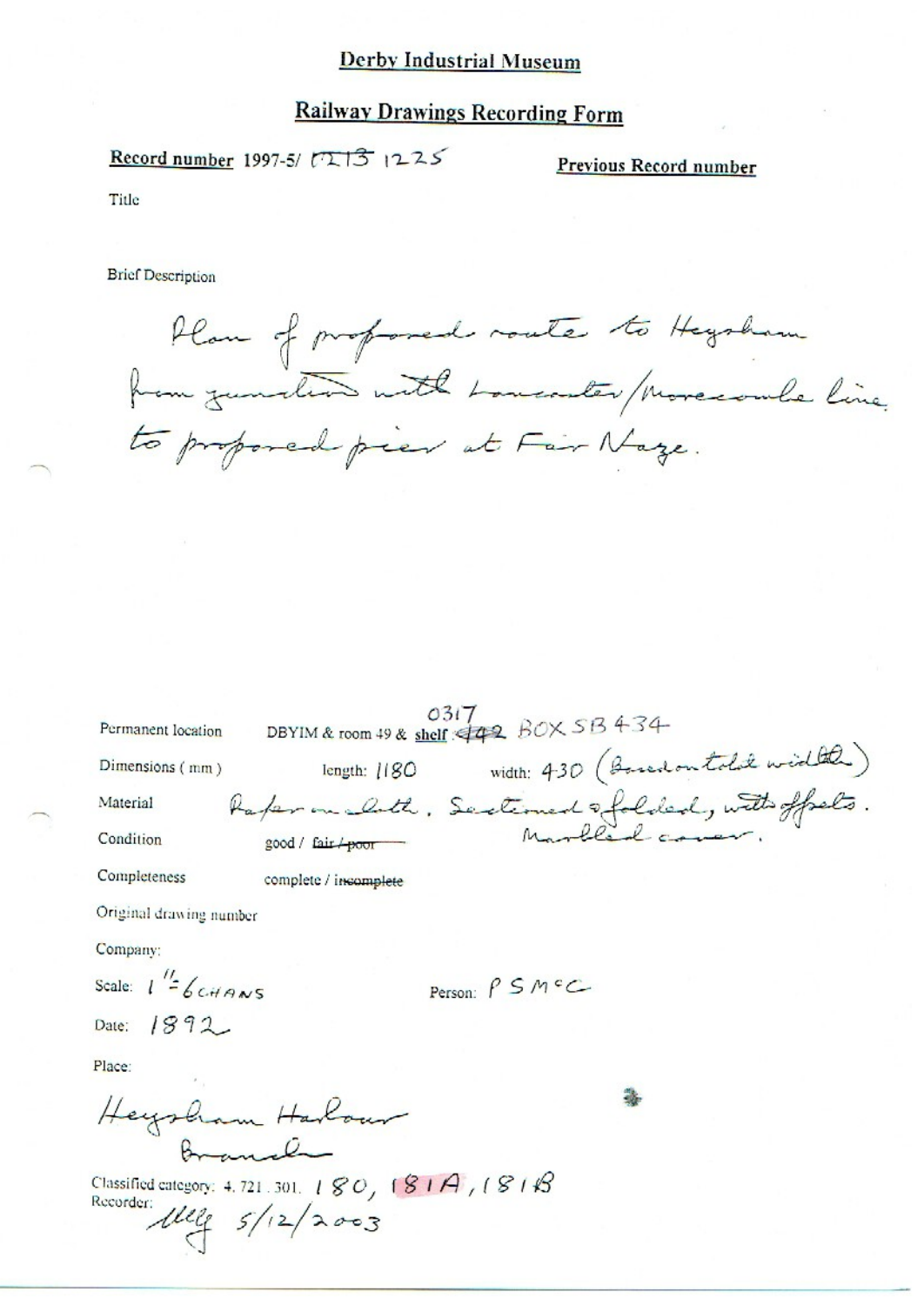# **Railway Drawings Recording Form**

|       | Record number $ 997-5/12+17 $ , $ -3$ . |
|-------|-----------------------------------------|
| Title |                                         |

 $\cdot$ 

Previous Record number

 $\triangleright$ 

J,

Title

**Brief Description** 

length:  $700$  width: 130-0

Dimensions (mm)

poper on folsec, sectioned & folded.<br>Marblad covers. good / fair / pour

Condition

Material

Completeness

Original Jraving number

Company:

Scale:  $\frac{d}{d\theta}$  |  $'' = 2500$   $''$  [2200']

Person:

Date: April 1897

Place:

بالمراقيات Heigham Harbour

complete / incomplete

Classified category: 4, 721, 301,  $\uparrow$   $\otimes$  J $\leftrightarrow$ Recorder;

 $\frac{1}{4}$  5/12/2003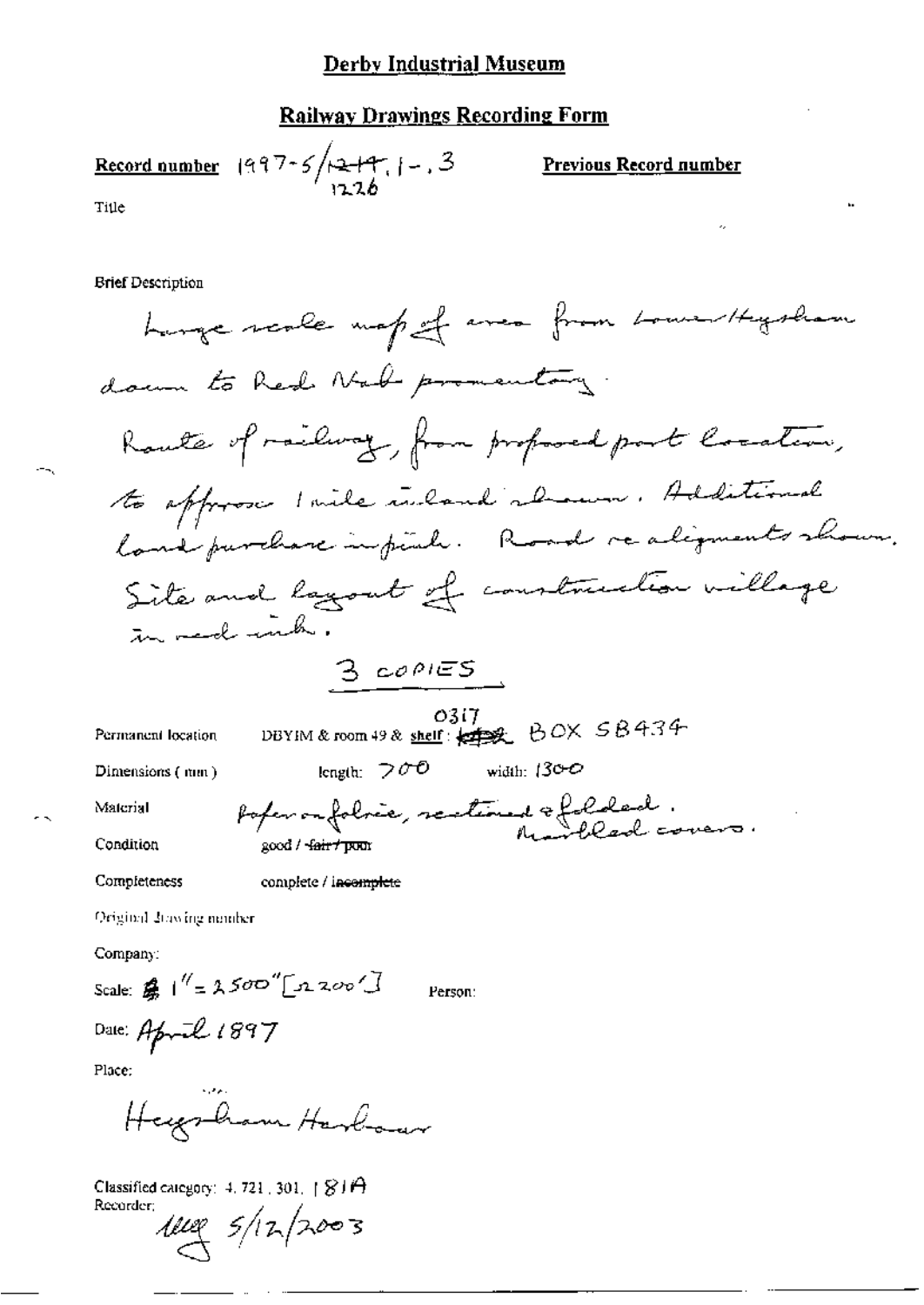# **Railway Drawings Recording Form**

÷.,

|                                                                                                           | Record number 1997-5/ $(2 + 6 - 12 - 8)$                       | Previous Record number                                                                                                                                     |
|-----------------------------------------------------------------------------------------------------------|----------------------------------------------------------------|------------------------------------------------------------------------------------------------------------------------------------------------------------|
| Title                                                                                                     | MIOLAND<br>SESSION                                             | RAILWAY                                                                                                                                                    |
| <b>Brief Description</b>                                                                                  | НЕУ5НАМ                                                        | । ४१६<br>HARBOUR<br>Country of Lancaster. Parech of Haysbram.                                                                                              |
|                                                                                                           | breachanalins & fetty.                                         | Plan showing aver of land required for<br>railway and harbouraith location of<br>Plan change 60 chains route with details of                               |
|                                                                                                           |                                                                | track, roads, buildings, watercourses, fields Gowners.<br>Landounes: Robert Henry Markiter. Richard Smalley.                                               |
| Permanent Iocation<br>Dimensions ( mm )<br>Material<br>Condition                                          | $length: 575$ width: $725$<br>good / fair / <del>p</del> oor · | 0317<br>DBYIM & room 49 & shelf: $\overline{\text{exp}}$ $\overline{BC} \times \overline{SB}$ 434<br>Reparamalabrico. Sentimento folded.<br>Marbleshavens. |
| Completeness<br>Original drawing number $S/HEET$ (,                                                       | complete / i <del>ncomplete</del>                              |                                                                                                                                                            |
| Company: $M \, R$<br>Scale: $1'' = 3.156$ CHAINS<br>$i'' = 400FET$<br>Date: $N_{\text{c}}/1895$<br>Place: |                                                                | Person: Jas Ahemethy & Sons<br>Consulting Engineers.<br>JAME Arnold<br>Engineers                                                                           |
| Classified category: 4, 721 , 301, $181A$<br>Recorder:                                                    | Hazzalam Harbaur<br>$1111$ $12/12003$                          |                                                                                                                                                            |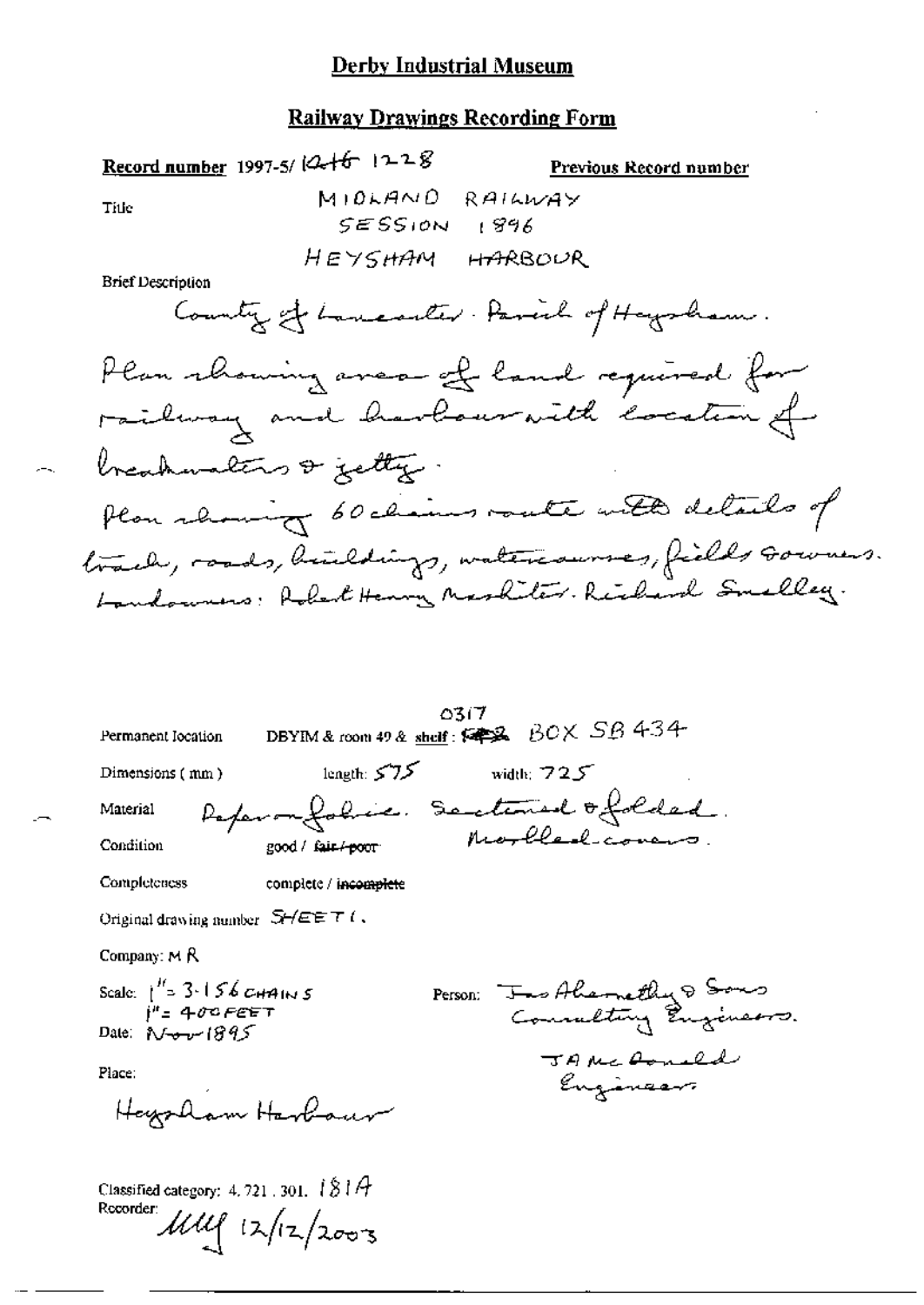**Previous Record number** Record number 1997-5/ $\forall x \exists 3$ ,  $1 - 2$ .  $1230$  TWO COPIES Title  $M, R$ . HEYSHAM BRANCHES CONTRACT SECTION **Brief Description** Section of roate from OMP to IMP. showing actual ground levels and proposed rail level. Holumesof cut of tip shown. Currentiere also abrown Tuncture Tuncture  $\mu$ Ô 0317<br>DBYIM & room 49 & shelf:  $\frac{0317}{222}$   $\beta$ CX SB 434 Permanent location length:  $770$  width:  $505$ Dimensions (mm) Poperonfolie. Sectioned Ofolded.<br>cood turnoot Marbled covers. Material good / f<del>eir / poor</del> Condition complete / inecomplete Completeness Original drawing number  $SHEET$  / Company: Scale:  $\frac{1}{\sqrt{2R}T}$ ;  $\frac{1}{2}$  = 3.156 FEET Person: Date:  $1892 - 586$ Place: Heyshow

Classified category: 4.721, 301.  $\frac{1814}{802}$ <br>Recorder:  $\mu\mu$   $\mu$   $\mu$   $\mu$   $\mu$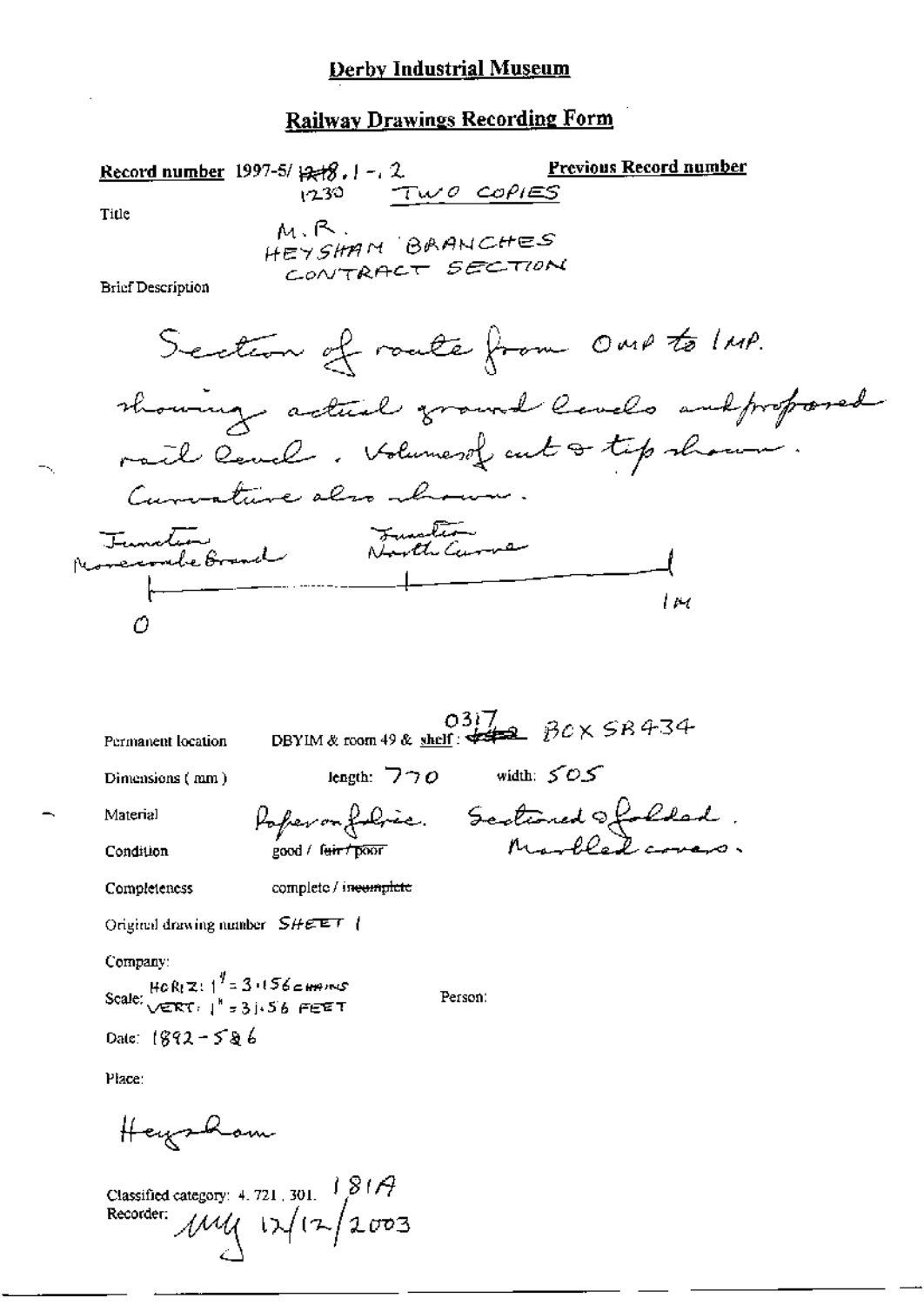#### **Railway Drawings Recording Form**

Record number 1997-5/ $\pm 2$ +9  $\pm 3$ 

Previous Record number

**Title** 

 $-1$ 

M.R. HEYSHAM BRANCHES CONTRACT SECTION

**Brief Description** 

| Permanent location | 0317<br>DBYIM & room 49 & shell: $\frac{1}{2}$ $\frac{1}{6}$ $\frac{1}{6}$ $\frac{1}{6}$ $\frac{1}{6}$ $\frac{1}{6}$ $\frac{1}{6}$ $\frac{1}{6}$ $\frac{1}{6}$ $\frac{1}{6}$ $\frac{1}{6}$ $\frac{1}{6}$ $\frac{1}{6}$ $\frac{1}{6}$ $\frac{1}{6}$ $\frac{1}{6}$ $\frac{1}{6}$ $\frac{1}{6}$ $\frac{1}{6}$ $\frac{1}{$ |  |
|--------------------|------------------------------------------------------------------------------------------------------------------------------------------------------------------------------------------------------------------------------------------------------------------------------------------------------------------------|--|
|                    |                                                                                                                                                                                                                                                                                                                        |  |

Dimensions (mm)

length:  $765$  width:  $505$ 

Material Condition

good / fair / poor

Paper on fabrice, Sectionnant & folded.<br>soot letterpoon hearbled covers.

Completeness

complete / incomplete~

Original drawing number  $SHEZ = T N^6$  2

Company: MR

Scale: HeREZ:  $1^{4}$  = 31156 cmAINS<br>VERT:  $1^{4}$  = 31.56 FEET

Person:

Date: 1892-586

Place:

Haysham

Classified category: 4, 721, 301,  $\pm$  3/1 $\beta$ Recorder:  $\mu\mu$  12/12/2003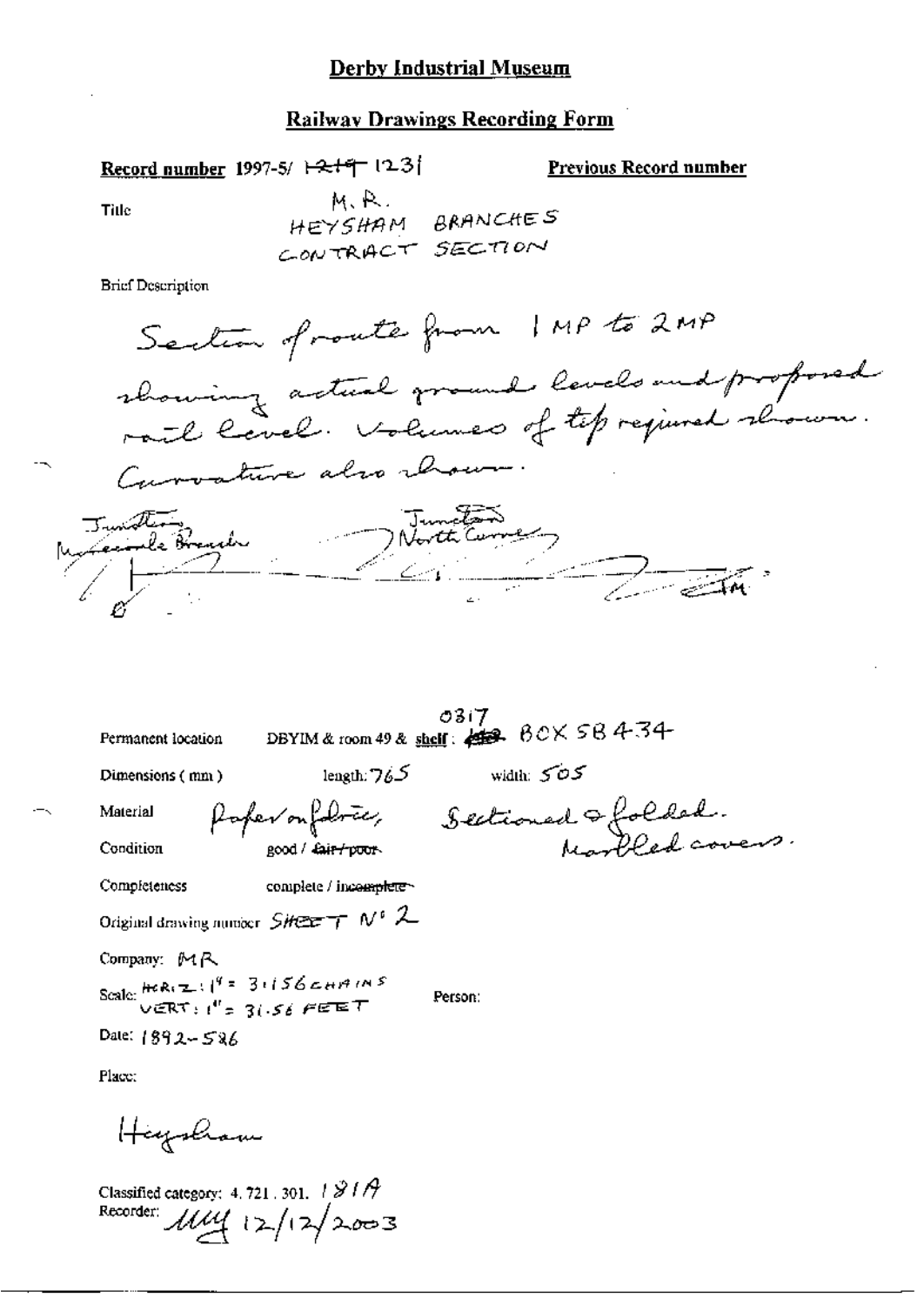Record number 1997-5/ 1220 1232

Previous Record number

Title

 $M.R$ HEY SHAM BRANCHES CONTRACT SECTION

**Brief Description** 

 $03i7$ <br>DBVIM & room 49 & shelf:  $\neq \neq 2$   $\beta$   $0 \times$   $5\beta$  4 3 4 Permanent location length:  $765$  width:  $505$ Dimensions (mm) Paparonfobier, Sectionnel & folded. Material Condition Completeness complete / incomplete Original drawing number SHEET No 3 Company: PLA Scale:  $HOR(Z, Y) = 3.156 \text{ cm/s}$ <br>Scale:  $VERT: \frac{1}{1} = 31.56 \text{ cm}^2$ Person: Date: 1892-5 & 6 Place: Hugsham

Classified category:  $4.721$ ,  $301$ ,  $181$ Recorder:  $1119 |12| 2003$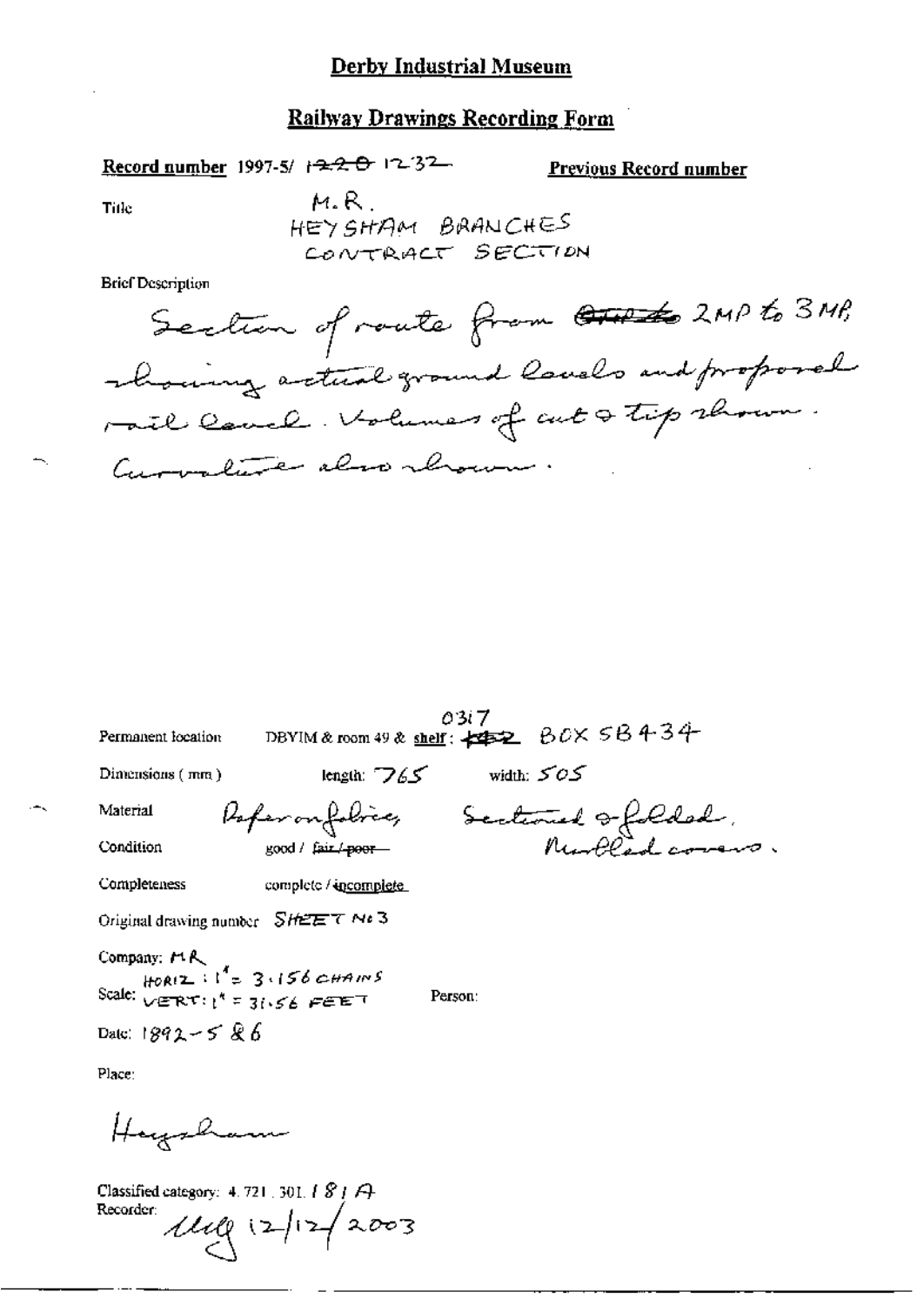Record number 1997-5/4221,  $(-, 2)$ Previous Record number  $1233$  TWO COPIES Title MR. HEYSHAM BRACHES CONTRACT SECTION **Brief Description** Section of route from 3MP to 3M79 cm. showing actual ground lavelsand proposed rail lavel. Volumes of cutto top shown. Germature also rhow.

| Permanent location | DBYIM & room 49 & shelf: \$\$\$\$. BOX 58 434                                                  | 5317 |              |  |
|--------------------|------------------------------------------------------------------------------------------------|------|--------------|--|
| Dimensions $(mn)$  | length $765$                                                                                   |      | width: $505$ |  |
| Material           | Paperonfoloire. Sectionnel & Coled .                                                           |      |              |  |
| Condition          | good A <del>-fair / poor</del>                                                                 |      |              |  |
| Completeness       | complete / incomplete"                                                                         |      |              |  |
|                    | Original drawing number $S$ #EET N/0 4-                                                        |      |              |  |
| Company: $M$ R     |                                                                                                |      |              |  |
|                    | Scale: $HOR(Z, Y   Y = 3.156 \text{ C-HAINS}$ Person:<br>$VERN(X, Y   Y = 3.156 \text{ FESF})$ |      |              |  |
| Date:              |                                                                                                |      |              |  |

Place;

Heysham

Classified category: 4.721.301. | 81/7 Recorder: lug 12/12/2003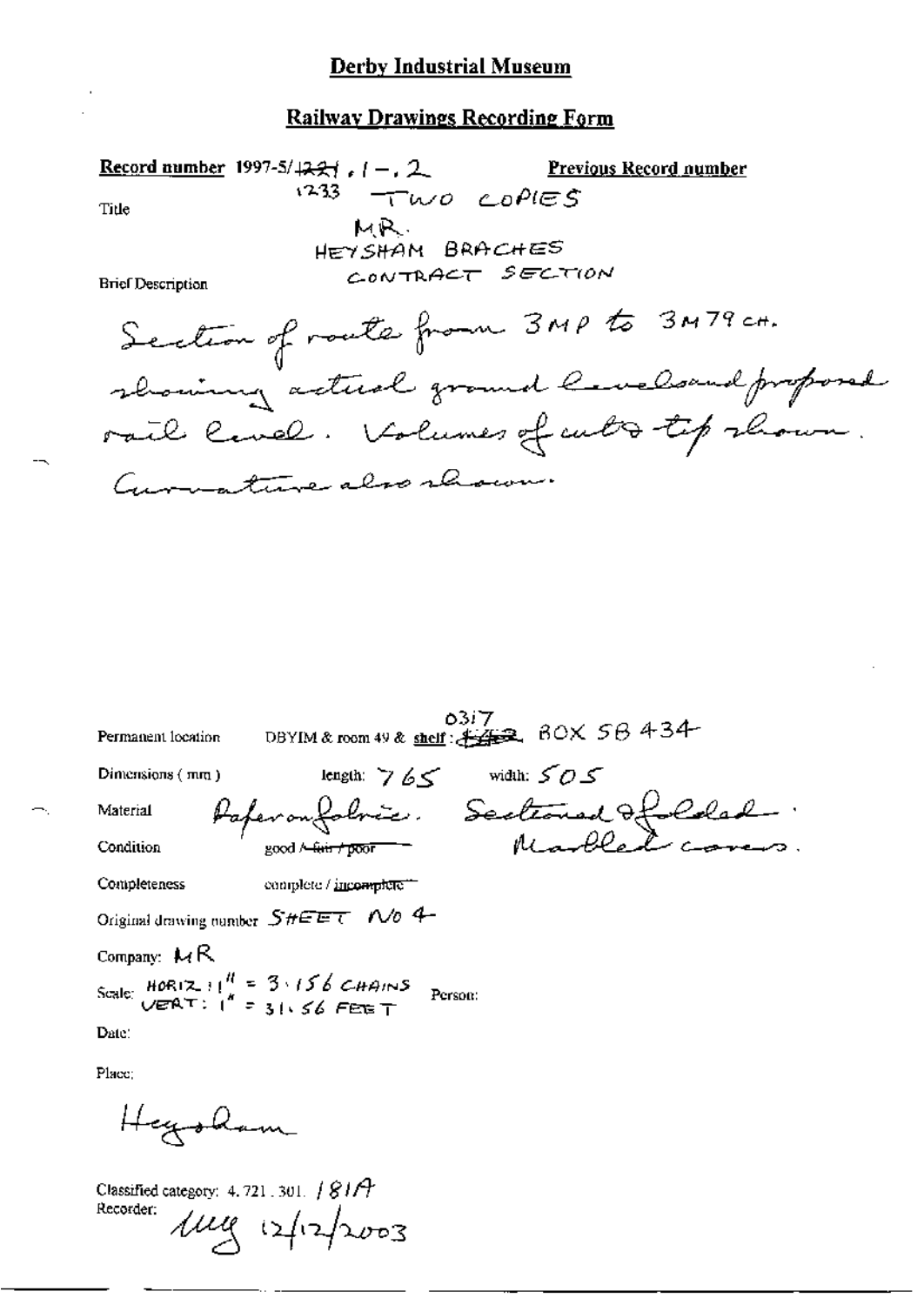Record number  $1971 - 384 / 532.$ 

 $C \nrightarrow \tau \tau \in L$ .<br>Previous Record number  $1085$ 

Title

HEYSHAM Lancaster

#### **Brief Description**

Permanent location

DBYIM & toom 49 & shelf:  $1/8$ 

Dimensions (mm)

Material

Tractopoper on folice

Condition

good / fair proof

Completeness complete / incomplete

Original drawing number  $i \sigma v / \lambda s i s$ 

Company:

Scale:  $1^{\prime\prime}$  = 3 citatins

Person:

Date:  $12 - 7 - 1875$ 

Place:

Heysham

Classified category: 4, 721, 301,  $81A$ Recorder use 9/5/2003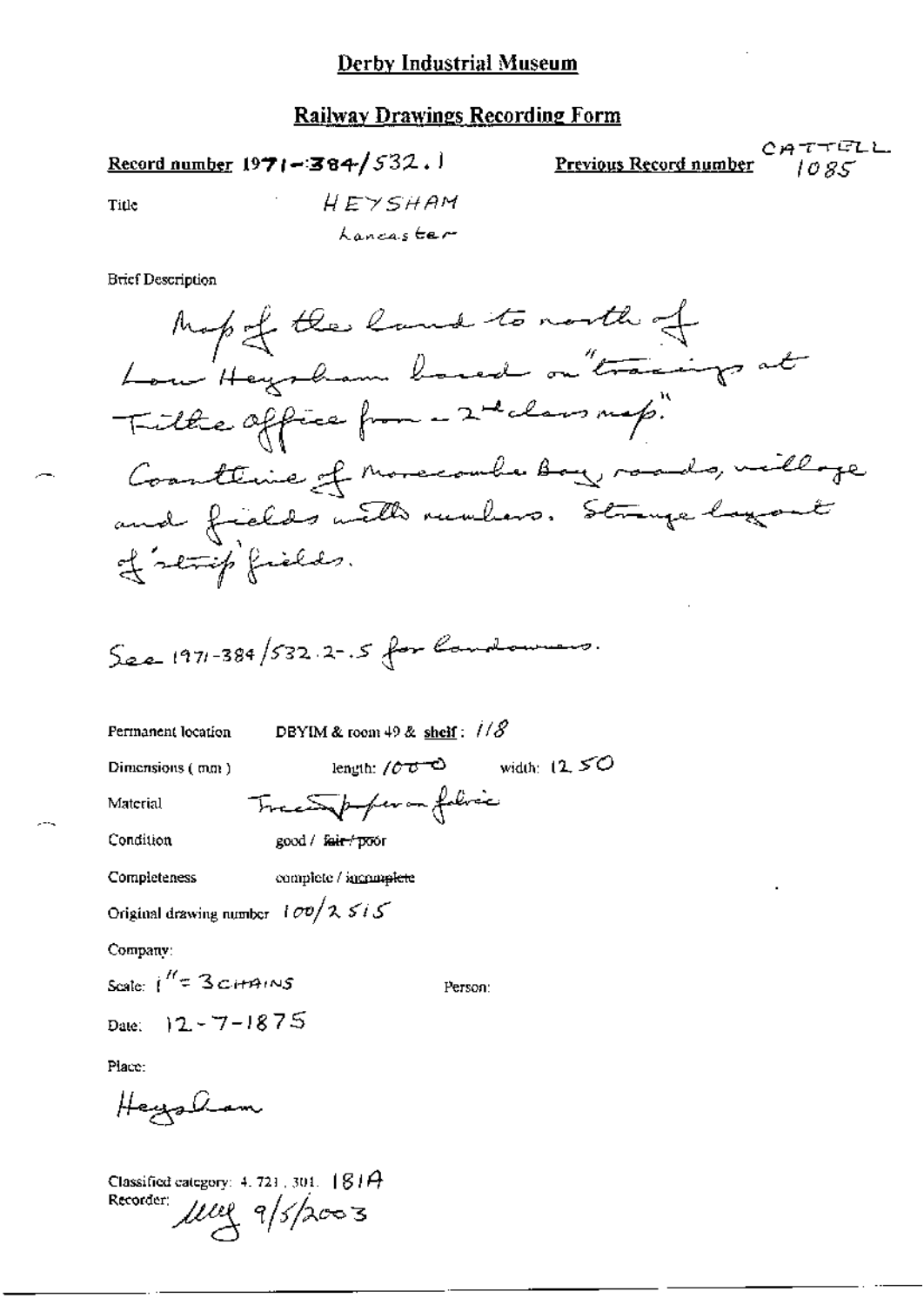# Railway Drawings Recording Form

Record number 1971-384/532.2-5

CATTELL<br>Previous Record number  $\qquad \qquad$  i ogs

Title

**Brief Description** 

Four sheets lined poper detail landownars & respective plots of land as 2 cours on 1971-384/532.1

Permanent location

DBYIM & room 49 & shelf:  $\sqrt{g}$ 

Dimensions (mm)

Poper

Condition

Completeness

Material

good / fair + poor -

complete / incomplete

Original drawing number

Company:

Scale:

Date:

Place:

Heysham

Classified category: 4, 721, 301,  $181A$ Recorder  $\mu$ e  $\frac{1}{5}/2003$ 

Person:

length:  $2.05$  width:  $330$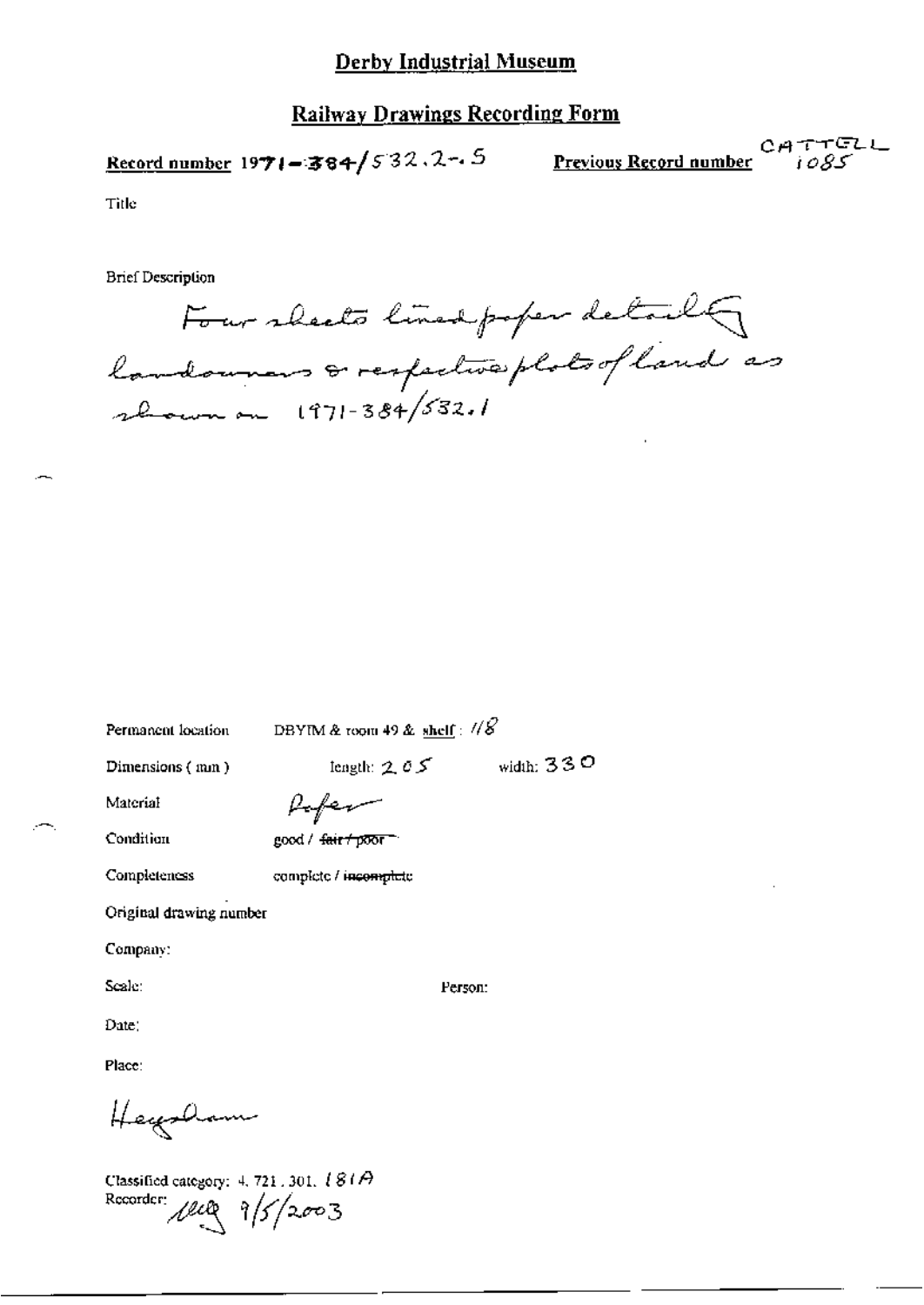$CATTELL$ Previous Record number

Title

 $1 + \epsilon$   $\Omega$ 

**Brief Description** 

Permanent location

DBYIM & room 49 & shelf:  $118$ 

Person:

Dimensions (mm)

length:  $890$  width:  $1010$ 

Material

**Completeness** 

Condition

Tractypoferoufolic good / fair+poor

complete / incomplete

Original drawing number

Company:

Scale:  $1^{\prime\prime}$  = 3 c HAINS

Date:

Place:

Heysaam

Classified category:  $4.721$ ,  $301$ ,  $181A$  $mgq(5/2003)$ Recorder: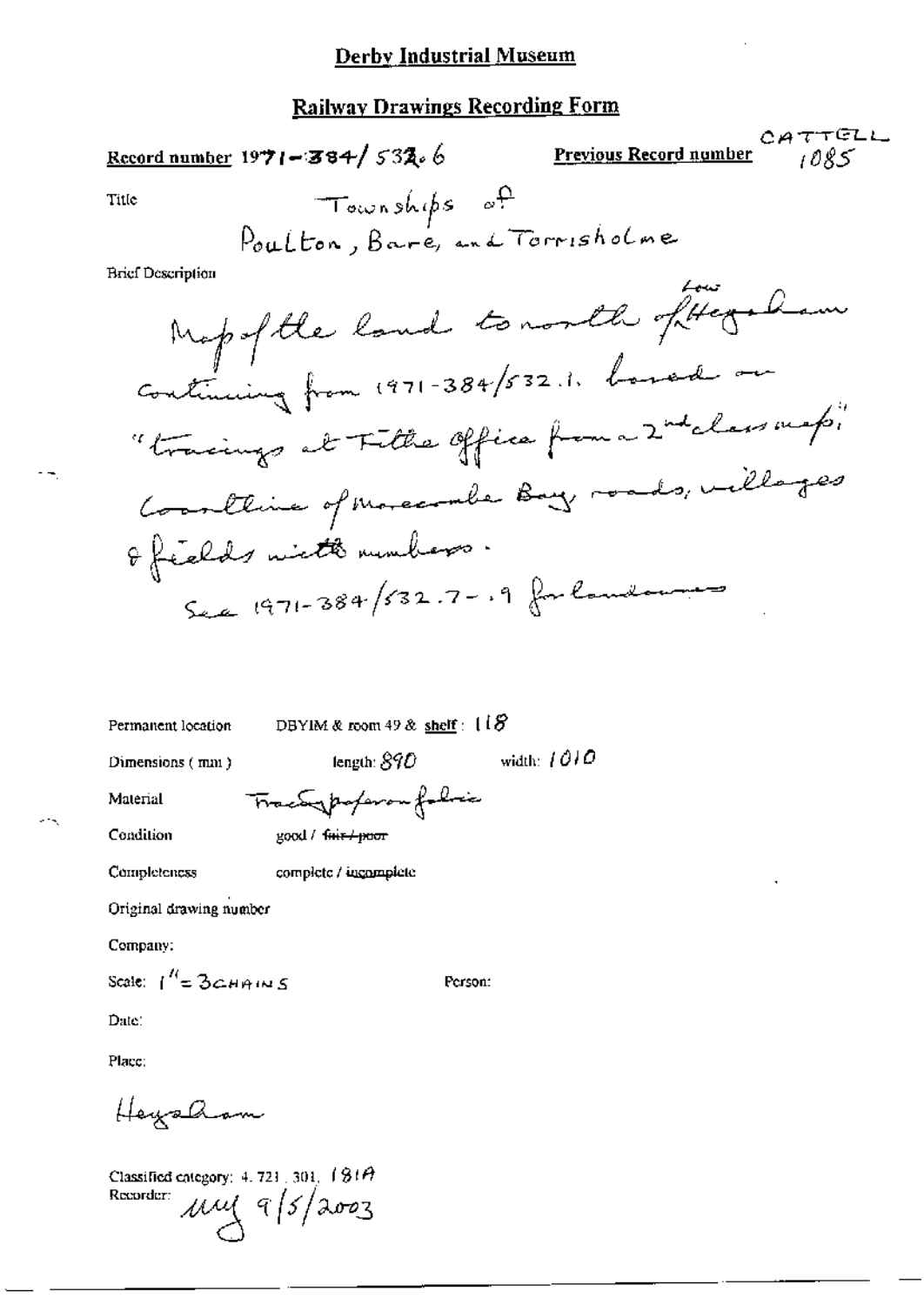Record number 1971-384/532.7- -9

 $CHTTCDL$ Previous Record number

Title

**Brief Description** 

Balcolo lined paper detailing landowners & respective plats of land as

Permanent location

DBYIM & room 49 & shelf:  $\text{118}$ 

length:  $2.05$ 

Dimensions (mm)

width:  $330$ 

Person:

Material

Poper

Condition

Completeness

good / fatt7 poor

complete / incomplete.

Original drawing number

Company:

Scale:

Date:

Place:

Hagaham

Classified category: 4, 721 , 301,  $+$   $91A$ Recorder:  $1144 + 1/5/2003$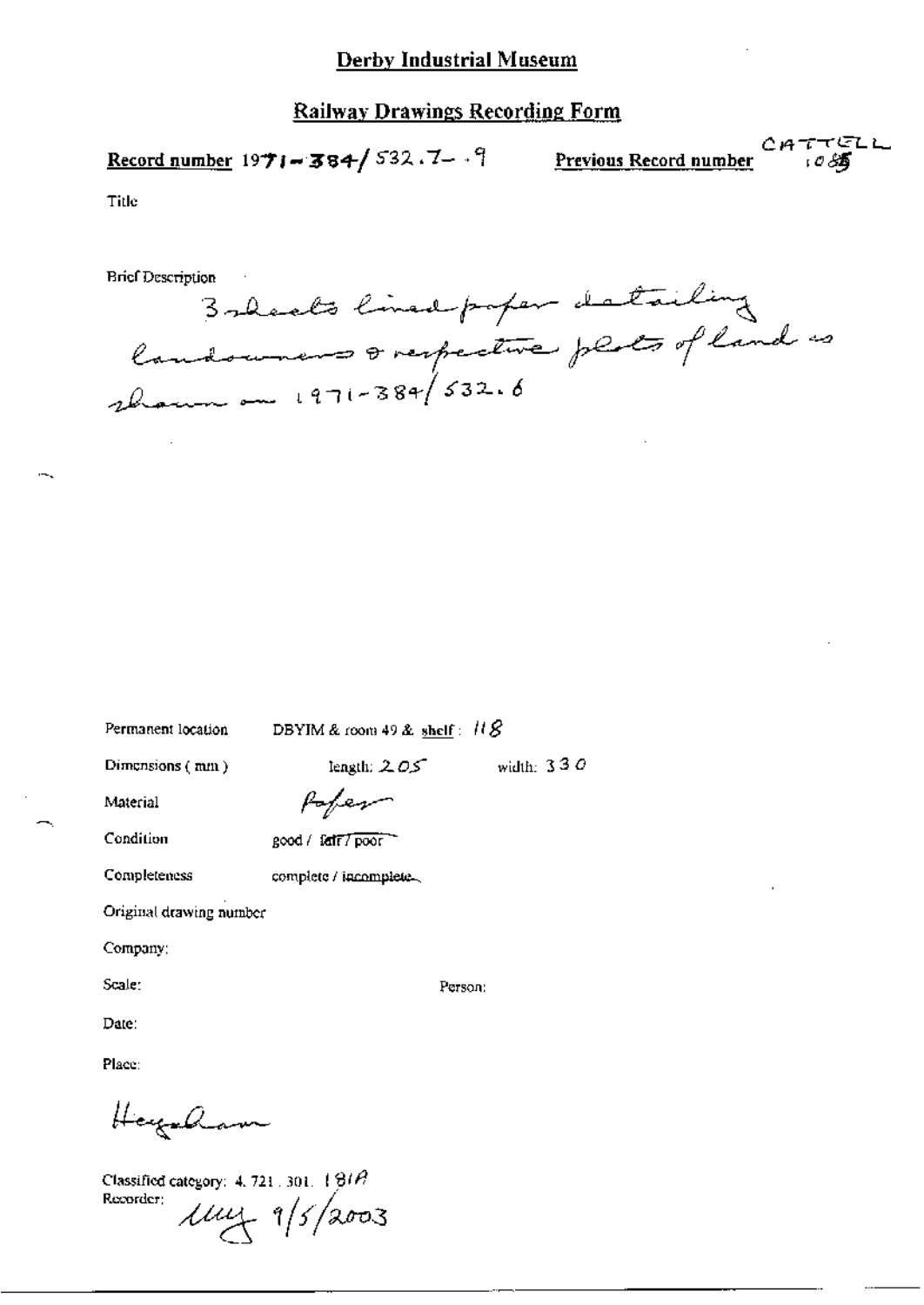$CATTELL$ Record number 1971-384/532.10 Previous Record number Township of Heaton with Oxcluffe Title Lancaster

**Brief Description** 

Person:  $C \subseteq$ 

Permanent location DBYIM & room 49 & shelf:  $118$ length:  $735$  width:  $520$ Dimensions (mm) Trace profer on formic Material Condition good / fair / poor-Completeness complete / incomplete

Original drawing nember

Company:

Scale:  $1^{\prime\prime} = 6$  channes

Date: 12-7-1875

Place:

Heynkin

Classified category: 4, 721 , 301,  $\pm 8\pm 4$ Recorder:  $\mu$ y 9/5/2003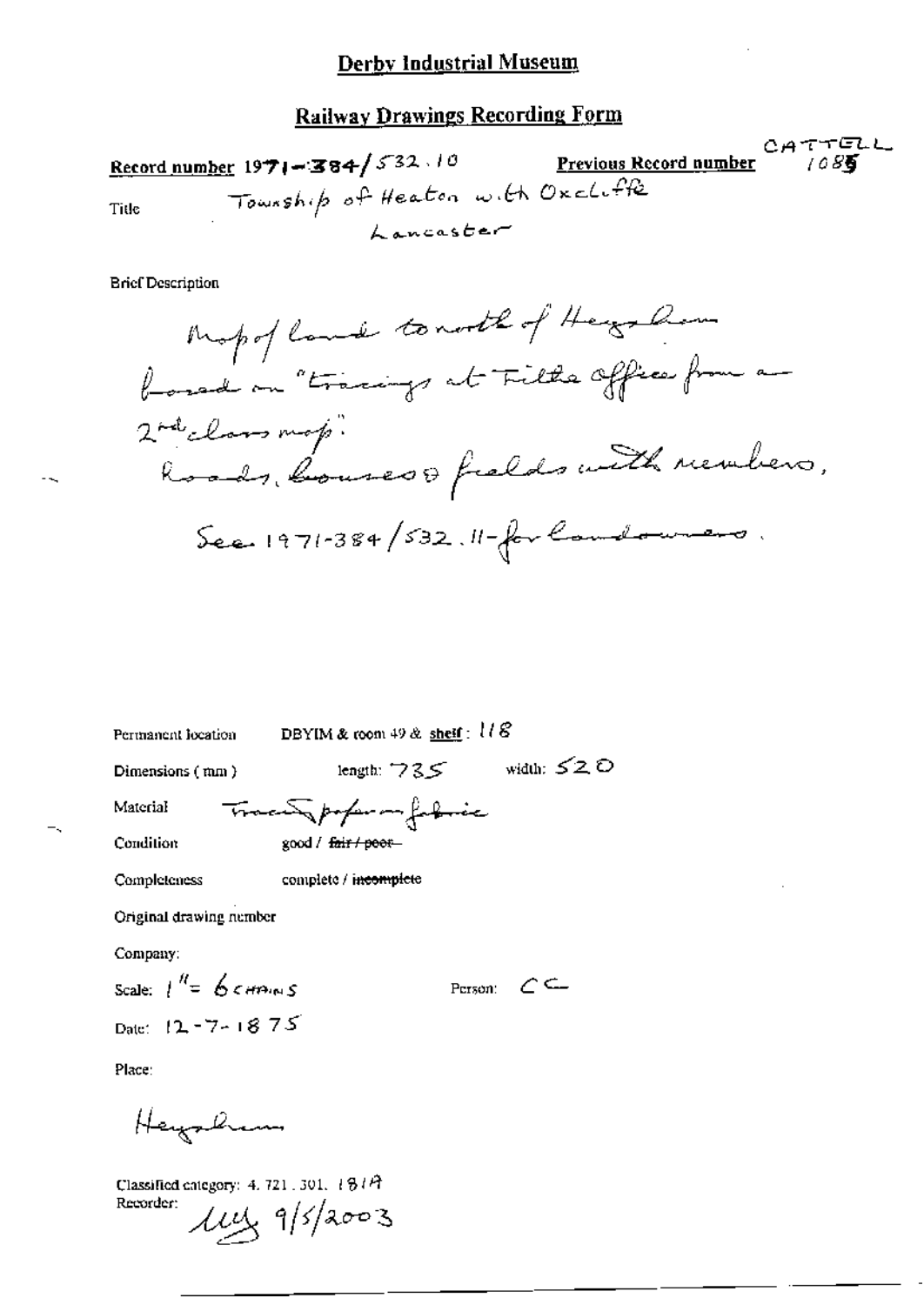#### **Railway Drawings Recording Form**

Record number 1971-384/ 532.11

 $C A T T C L L$ <br>Previous Record number (*OS* 

Title

**Brief Description** 

Ouesleet lined paper detailing as obtain on 1971-384/532.10

Permanent location

DBYIM & room 49 & shelf:  $118^{\circ}$ 

Dimensions (min)

Iength:  $410$ width:  $330$ 

Person:

Material

Condition

good / fair+poor

Completeness complete / incomplete"

Original drawing number

Company:

Scale:

Date:

Place:

Heysham

Classified category:  $4.721$ ,  $301$ . ( $81A$ Recorder:  $\mu$  $\sim$   $\frac{4}{5}$  2003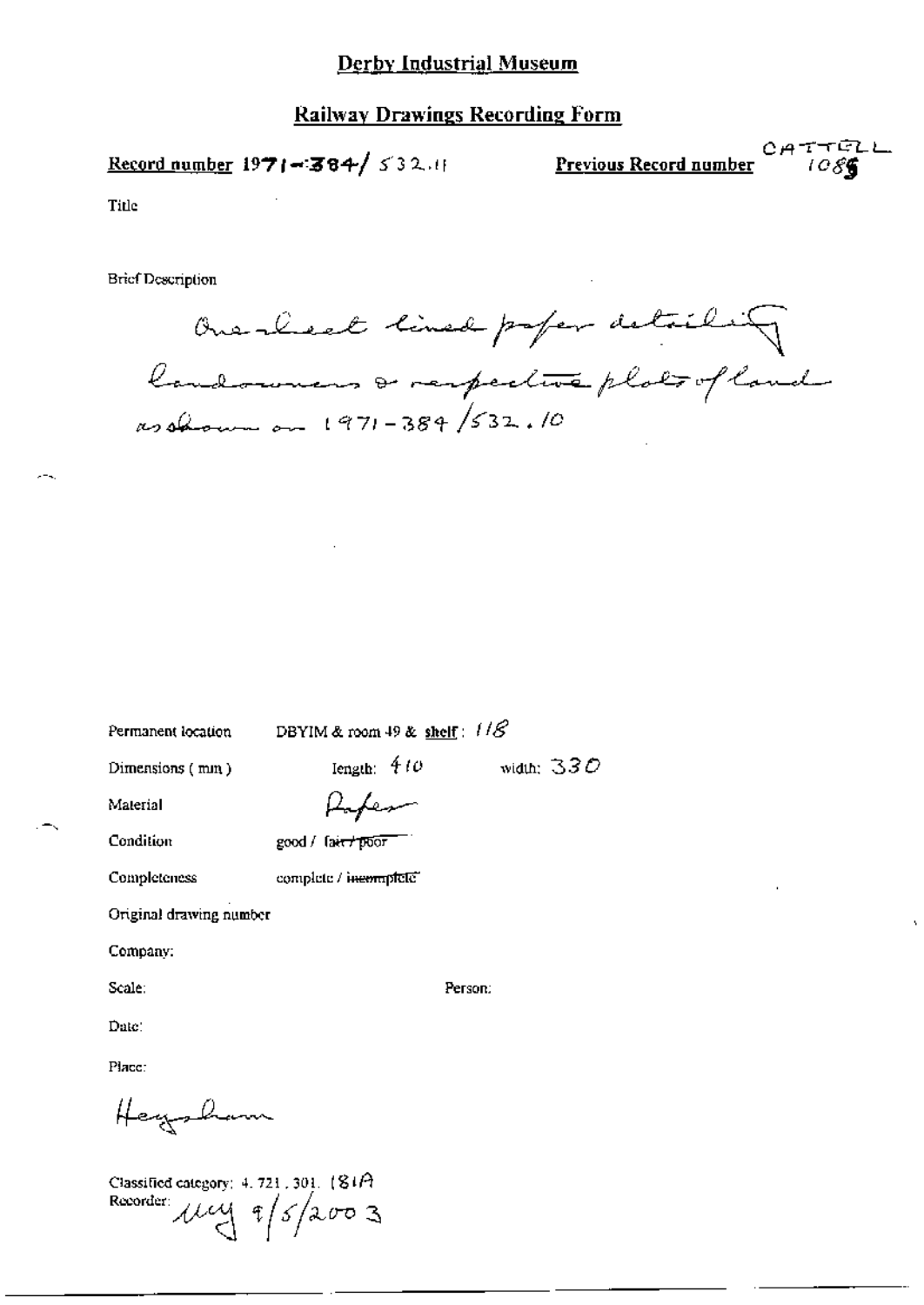#### **Railway Drawings Recording Form**

Record number 1971-384/329.1

Previous Record number

CATTELL rain

Tide

**Brief Description** 



Permanent location

DBYIM & room 49 & shelf:  $1/4$ -

Dimensions (mm)

width:  $1025$ length: 1275

Person:

Material

Kater good / <del>faint-poc</del>

Condition

Completeness

complete / incomplete-

Original drawing number  $SHEF$  T {

Company:

Scale:  $1^{H}$  = 40 Feter

Date:

Place:

Hegsham

Classified category:  $4.721$ , 301,  $181A$ Recorder:  $\mu$ ug 19/4/2002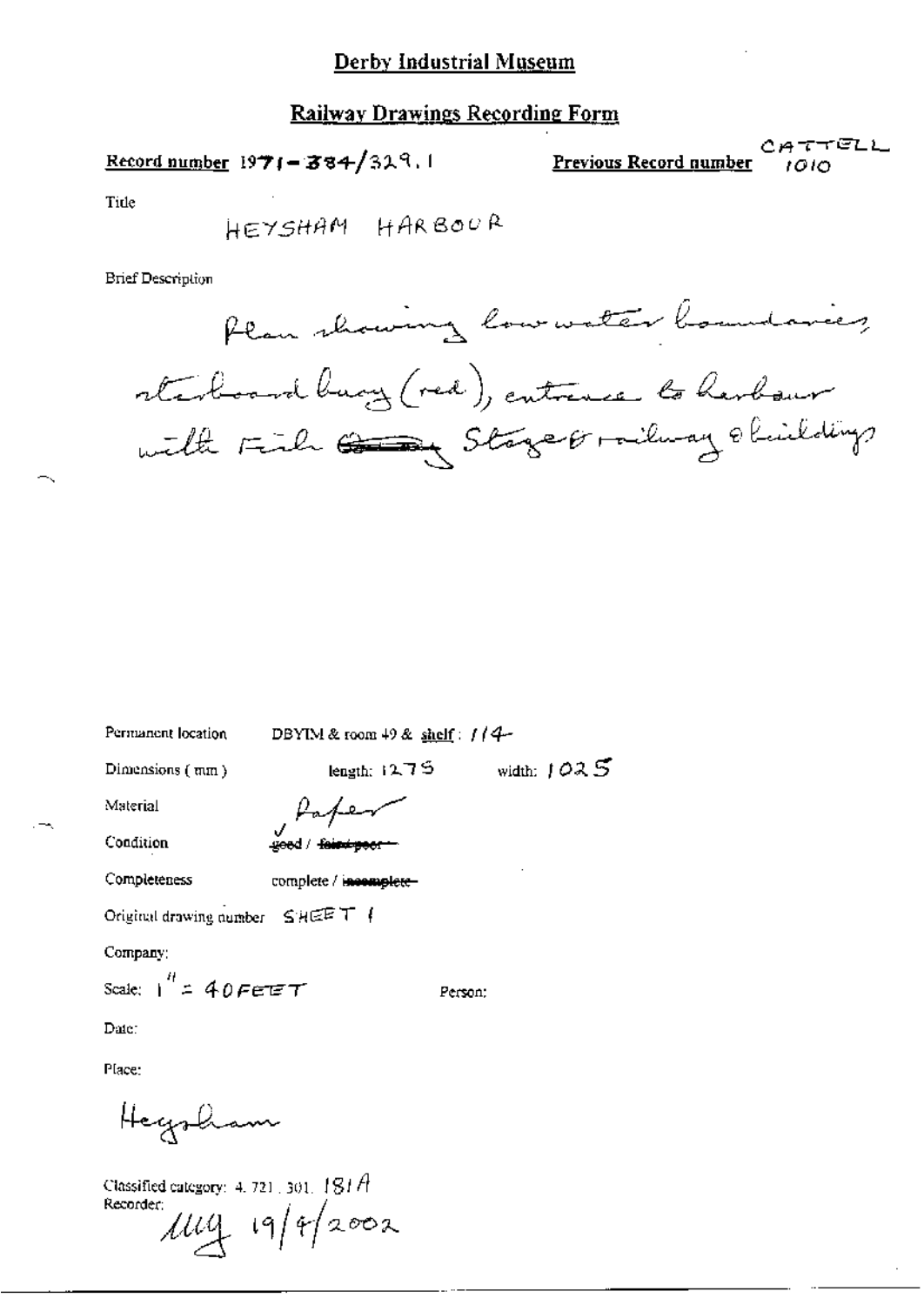#### **Railway Drawings Recording Form**

Record number 1971-384/329.2

 $CATTETL$ Previous Record number  $1006$ 

Title

**Brief Description** 

Permanent location

Plan showing part of harbour eastend of Fish Stage, North Wharf, railways, hueldings,

width:  $\ell \partial \mathcal{R} \mathcal{O}$ 

| Dimensions (mm)                                   | length: $1530$                                |
|---------------------------------------------------|-----------------------------------------------|
| Material                                          |                                               |
| Condition                                         | Pa <i>fer</i><br>good/ <del>Reis</del> + poor |
| Completeness                                      | complete / incomplete                         |
| Original drawing number $\,$ $S$ HEET $\,$ 2 $\,$ |                                               |
| Company:                                          |                                               |
| Scale: ( <sup>∦</sup> = 40 ೯∈೯೯                   | Person:                                       |

DBYIM & room 49 & shelf:  $1/4$ 

Date:

Place:

Heysham

Classified category: 4, 721, 301, 181A Recorder:  $100 - 19/42002$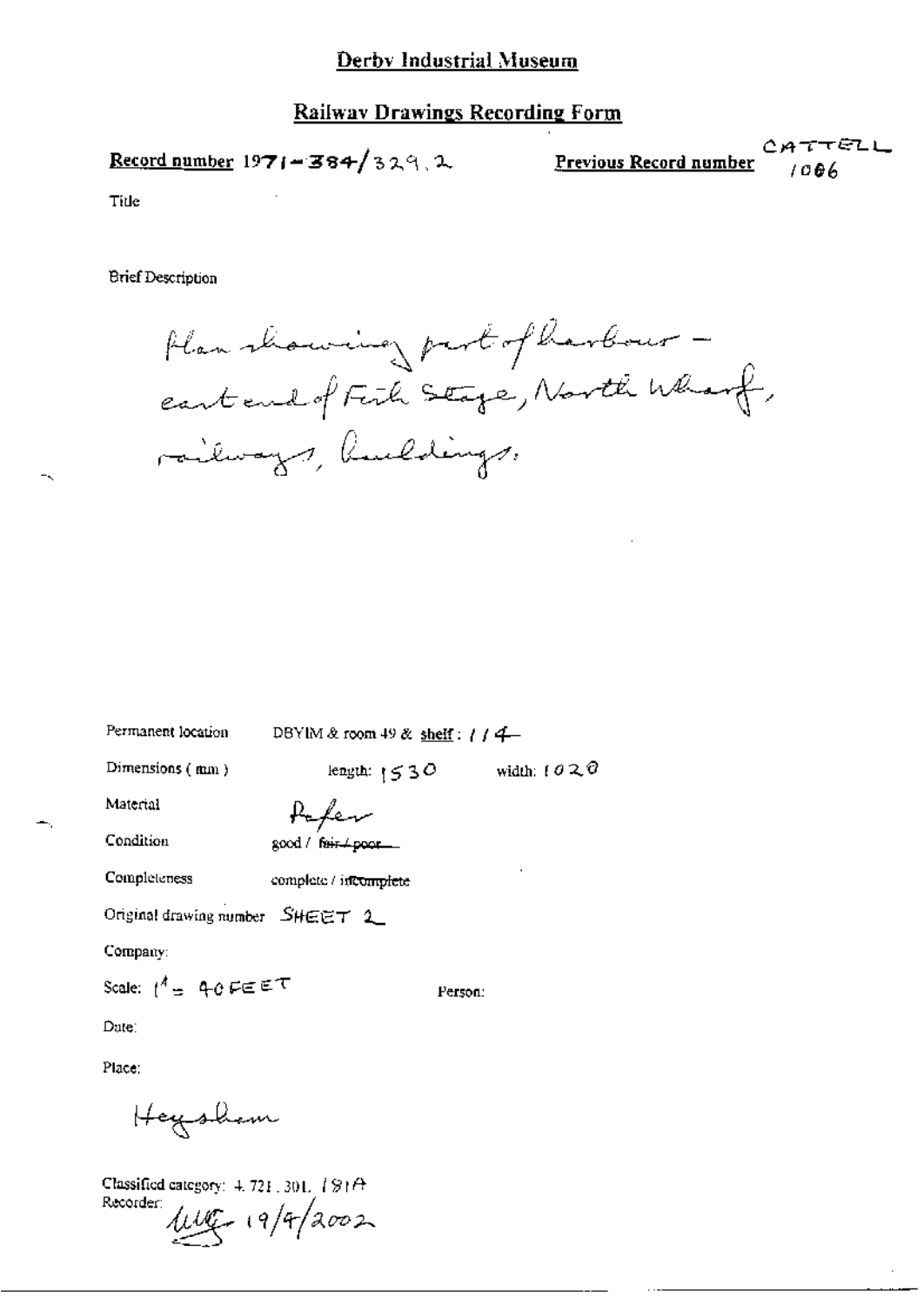#### **Railway Drawings Recording Form**

 $CATTELL$ Record number  $1971 - 384 / 329$ . 3 Previous Record number iloo Q

Title

**Brief Description** 

Plan of part of Heysham Horbourn land showing NearNage with Northhight Hune, Money Close Lave, houses, Goose Paddocks, quarry or milway tracks.

Permanent location

DBYIM & room 49 & shelf:  $1/4$  &

Dimensions  ${m_n}$ 

length:  $1525$ width:  $1020$ 

Material

Paper

Condition

good / *farr / poor* 

Completeness complete / jncomplete

Original drawing number SHEET 3

Company:

Scale:  $1'' = 40$  FEET

Person:

Date:

Place:

Haysham

Classified category:  $4.721.301.19.0$ Recorder:  $1100219/42002$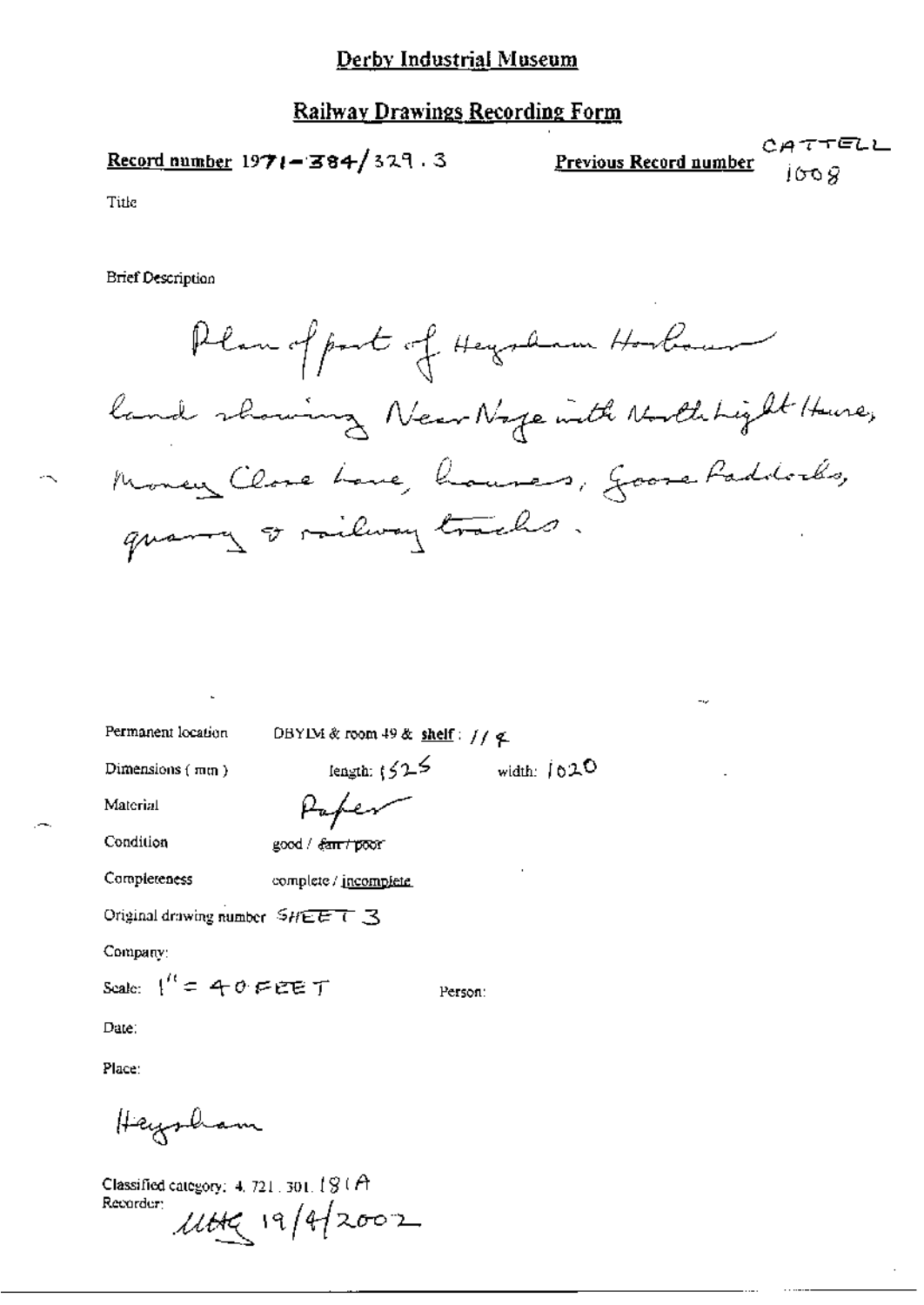Record number  $1971 - 384 / 329.4$ 

 $CATTELL$ Previous Record number

Title

**Brief Description** 

Plan of port of harbour showing South Quay with Hegotham Harbour Parsanger Station, tracks, buildings, cattle ramps and tunnels, goods skeds, workshops, cattle lairs opposeratation.

Permanent location

DBYIM & room 49 & shelf:  $1/4$ 

Dimensions (mm)

length:  $1530$ 

width: 1020

Material

Refer good / fair-poor

Condition

Completeness

complete / incomplete-

Original drawing number

Company:

Scale:  $1^{\prime\prime}$  = 40 FEET

Person:

Date:

Place:

Heysham

Classified category:  $4.721$ ,  $301.1$   $81A$ Recorder:  $w_{\frac{1}{2}}(11/4/2002)$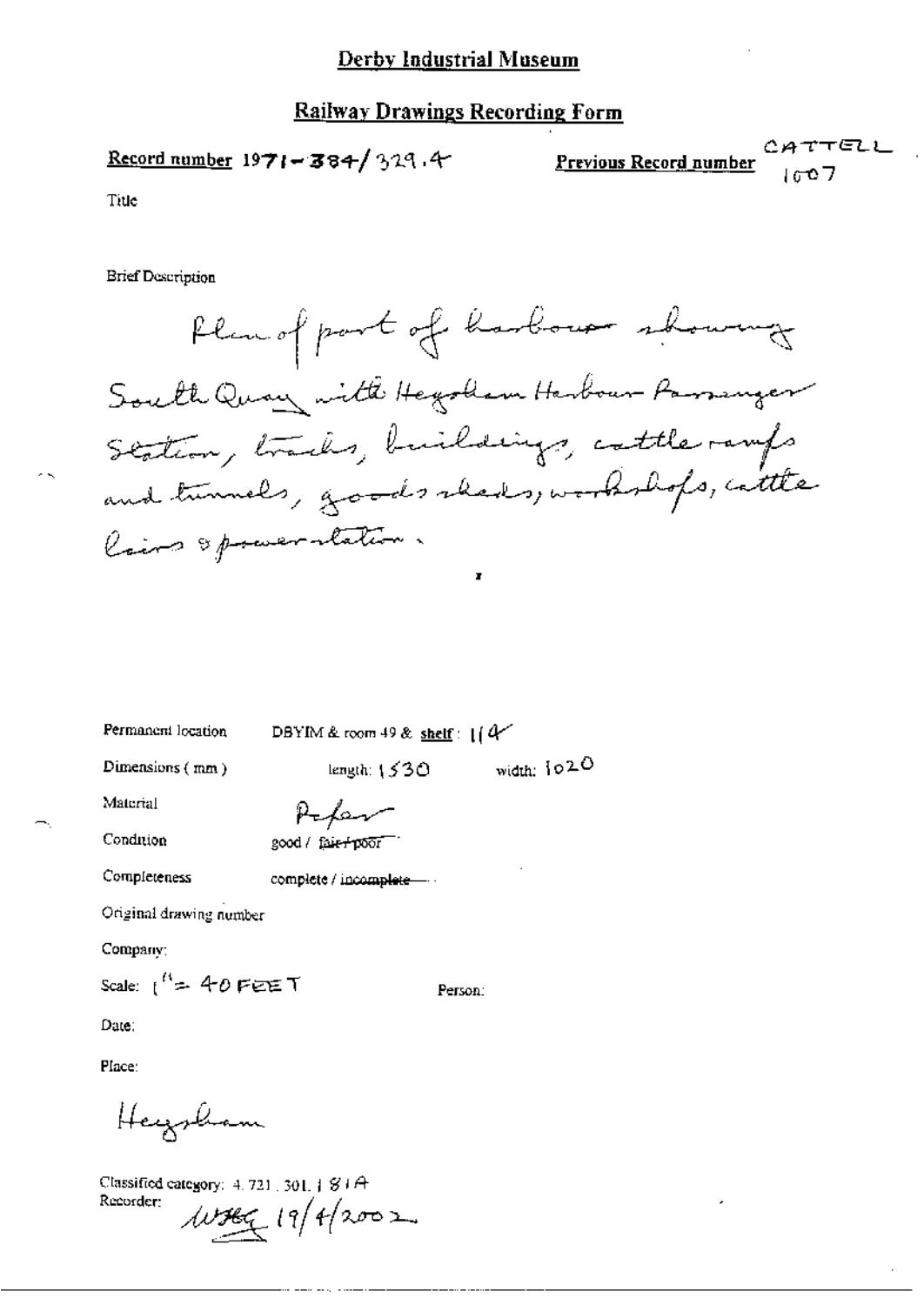#### **Railway Drawings Recording Form**

Record number  $1971 - 384/329.5$ 

CATTELL Previous Record number ≀ణాంු 9

Title

Han of part of Harbour stateon avec rbowing Power Station, Cettle Paddocks, workshops, Cattle Bochs, tracks, buildings roads. Hegyham Harbour Iunclion 5.B. Money (love Lane (Fo Slock 3)

| Permanent location             | DBYIM & room 49 & shelf .   14  |         |               |  |
|--------------------------------|---------------------------------|---------|---------------|--|
| Dimensions (mm)                | length: $\frac{1}{2}$ $\leq$ 25 |         | width: $1020$ |  |
| Material                       | بمسمسهم                         |         |               |  |
| Condition                      | good / fair 7 poor              |         |               |  |
| Completeness                   | complete / incomplete           |         |               |  |
| Original drawing number SHEET6 |                                 |         |               |  |
| Company:                       |                                 |         |               |  |
| Scale: $1^{11}$ = 40 FEET      |                                 | Person: |               |  |
| Date:                          |                                 |         |               |  |
| Place:                         |                                 |         |               |  |
|                                |                                 |         |               |  |

Heysham

Classified category:  $4, 721, 301, 18, 14$ Recorder: 114/4/2002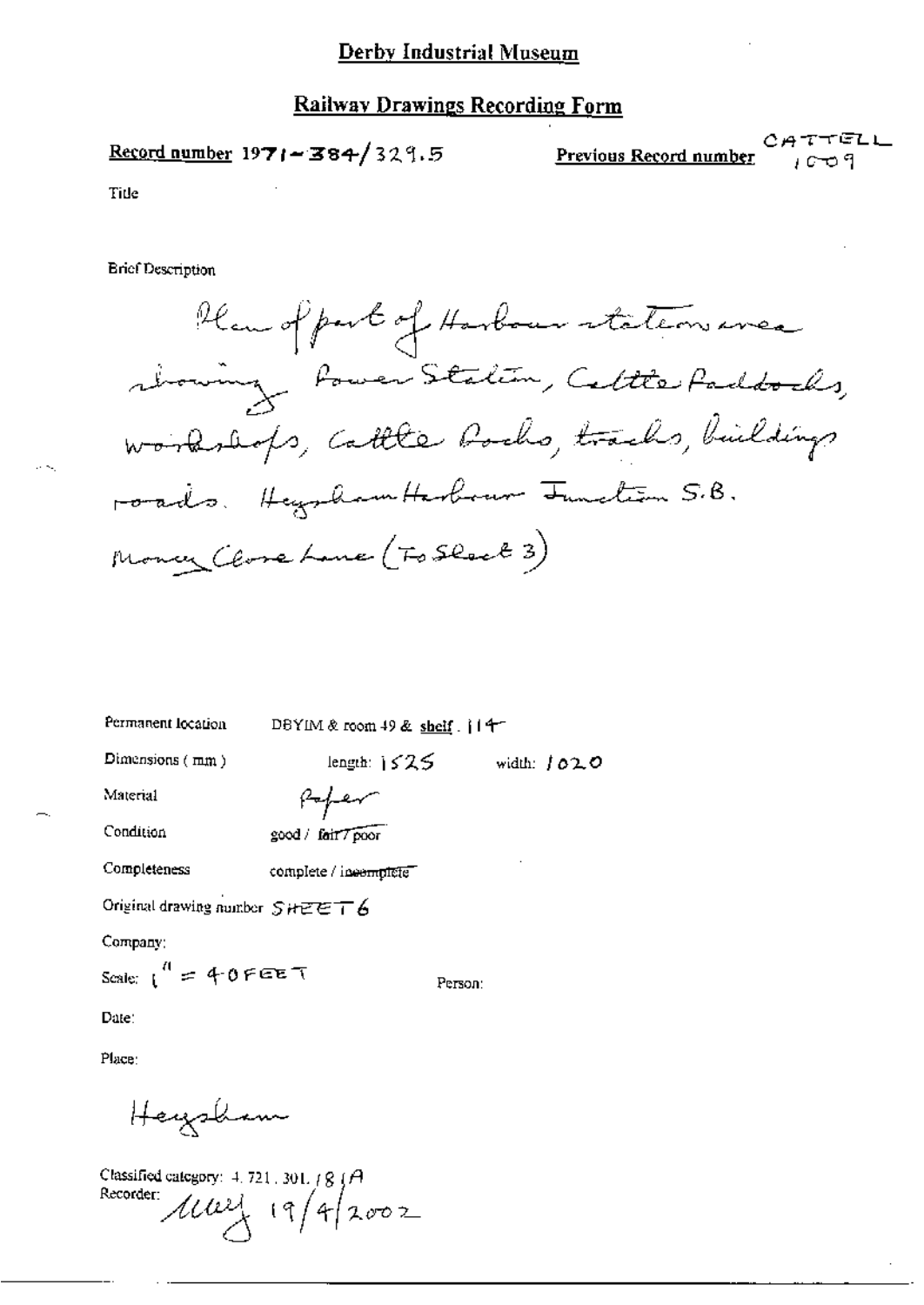Record number 1971-384/329.6-.7

CATTELL Previous Record number  $1004$ rd o S

Title

HEYSHAM HARBOUR

**Brief Description** 



Permanent location DBYIM & room 49 & shelf :  $114$ 

Dimensions (mm)

width:  $910$ 

Person;

Material

Condition

-good + fair / pour

Poper

length:  $1:25$ 

complete / incomplete

Original drawing number

Company:

Completeness

Scale:  $1'' = 70/80$  g d s

Date: Aug 6, 1904.

Place:

Hazzkom

Classified category:  $4.721,301,181$ <sup>A</sup> Recorder:  $\ln\frac{1}{1}$  19/9/2002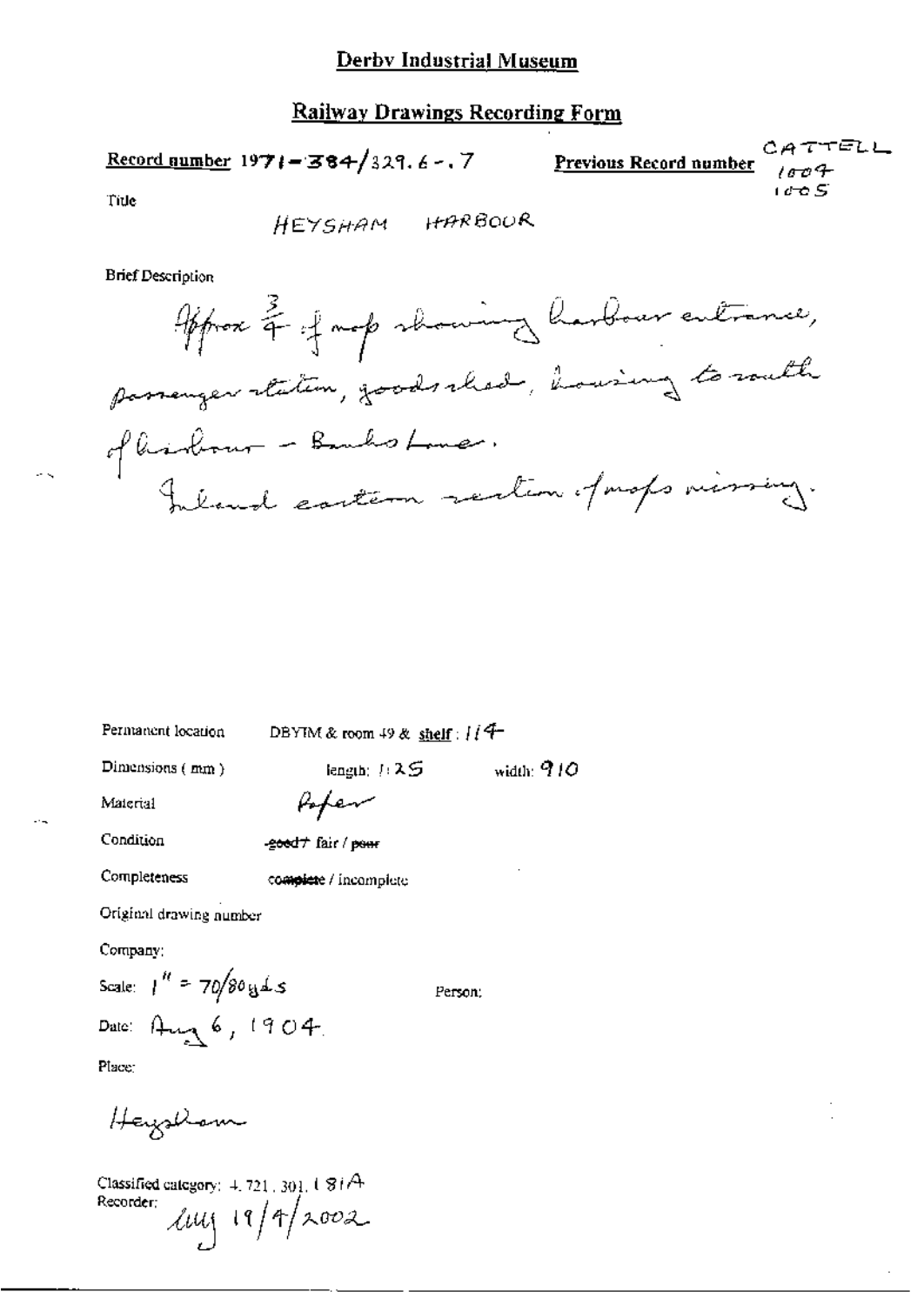Record number 1971-384/329.8

Previous Record number

CATTELL 1 O H

Tide

**Brief Description** 

blan of west side harbour and gos holder.

Permanent location DBYIM & room 49 & shelf: (14-

Dimensions  $(mn)$ 

 $length: 1280$ width:  $1020$ 

Person:

Material

Condition

Poper good / fair+poor

Completeness

complete / incomplete \*\*\*

Original drawing number  $S$ HEET  $T$  4-

Company:

Scale:  $I'' = 40$  PCE T

Date:

Place:

Heyaham

Classified category:  $4.721$ , 301,  $181A$ Recorder:  $40486$   $(2)7/2002$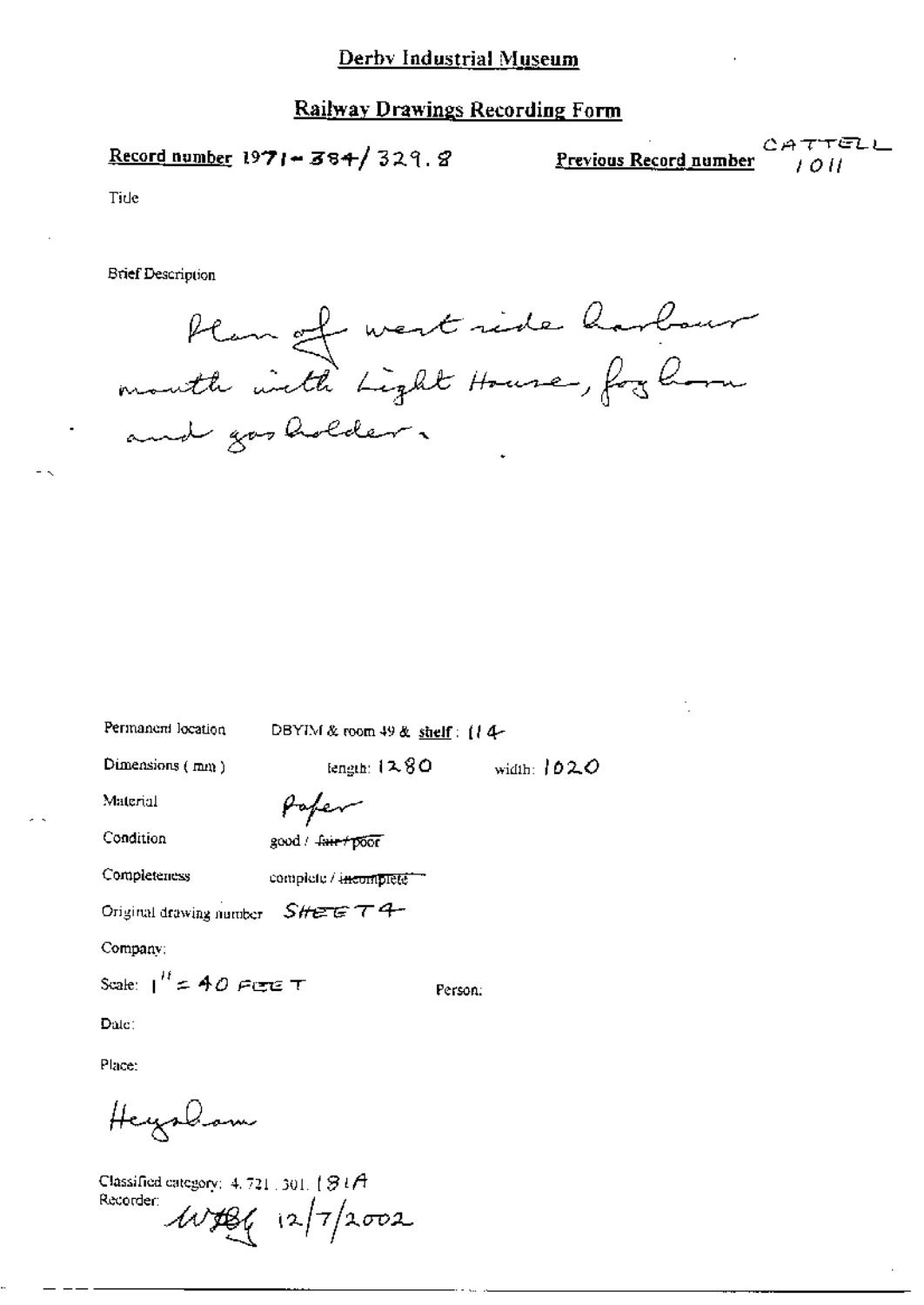# **Railway Drawings Recording Form**

Record number 1997-5/ $710.1$ 

Previous Record number MRP132/796

Title

**Brief Description** 

Plan rhowing widering of Honey Close Lave and realignment down to Monccomberbay. Passes over Heysham to Morecouler railway.

FRAGILE

DBYIM & room 49 & shell:  $94-$ Permanent location length:  $110-0$  width:  $660$ Dimensions (mm) Paper on folice Material good / fair / poor Condition Completeness complete / incomplete Original drawing number Company: MR Scale:  $\frac{1}{1}$  = 2 cHAINS Person:  $Q_t t$  1898 Date: Place: Heysham

Classified category: 4, 721, 301,  $\pm$   $\mathcal{C}/\mathcal{A}^{\perp}$ Recorder:

 $\mu$ tt $\leftarrow$  9/4/1999